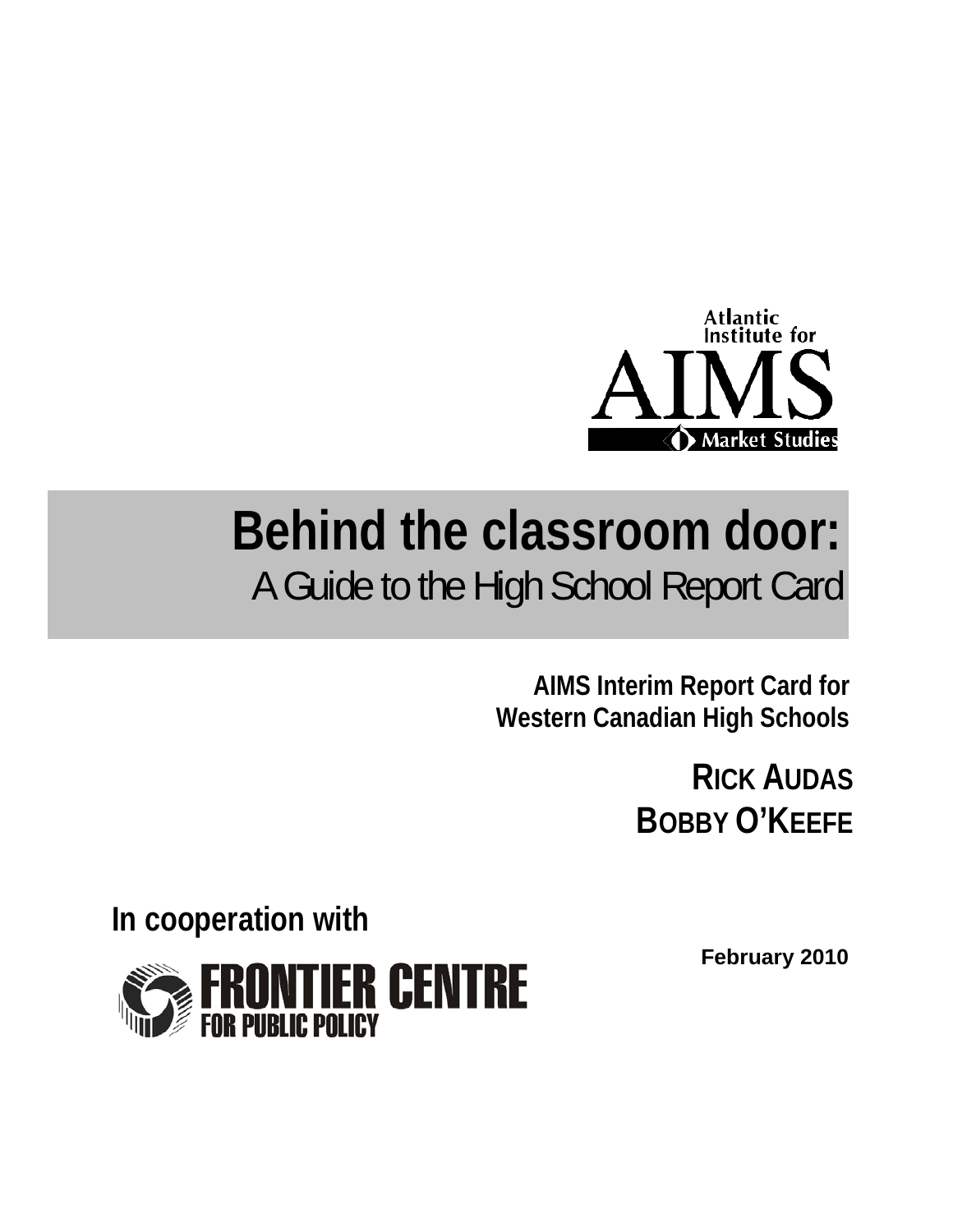#### **Atlantic Institute for Market Studies**

The Atlantic Institute for Market Studies (AIMS) is an independent, non-partisan, social and economic policy think tank based in Halifax. The Institute was founded by a group of Atlantic Canadians to broaden the debate about the realistic options available to build our economy.

AIMS was incorporated as a non-profit corporation under Part II of the *Canada Corporations Act* and was granted charitable registration by Revenue Canada as of October 3, 1994; it received US charitable recognition under  $501(c)(3)$  effective the same date.

The Institute's chief objectives include:

a) initiating and conducting research identifying current and emerging economic and public policy issues facing Atlantic Canadians and Canadians more generally, including research into the economic and social characteristics and potentials of Atlantic Canada and its four constituent provinces;

b) investigating and analyzing the full range of options for public and private sector responses to the issues identified and acting as a catalyst for informed debate on those options, with a particular focus on strategies for overcoming Atlantic Canada's economic challenges in terms of regional disparities; c) communicating the conclusions of its research to a regional and national audience in a clear, nonpartisan way; and

d) sponsoring or organizing conferences, meetings, seminars, lectures. training programs, and publications, using all media of communication (including, without restriction, the electronic media) for the purpose of achieving these objectives.

#### **Board of Directors**

*Interim Chair*: Vaughn Sturgeon; *Vice-Chair*: Dianne Kelderman *Chairman Emeritus*: Purdy Crawford *Past Chair:* John F. Irving *Directors*: R. B. Cameron, Charles Cirtwill, Brian Lee Crowley; J. Colin Dodds, Wadih Fares, Douglas G. Hall, David Hooley, Louis J. Maroun, Don Mills, Perry Newman, Andrew Oland, Jacquelyn Thayer Scott, Heather Tulk *President & CEO:* Charles R. Cirtwill

#### **Advisory Council**

George Bishop, Angus A. Bruneau, George T. H. Cooper, Purdy Crawford, Ivan E. H. Duvar, Peter C. Godsoe, James Gogan, Frederick E. Hyndman, Bernard Imbeault, Phillip R. Knoll, Colin Latham, Hon. Peter Lougheed. Norman Miller, Gerald L. Pond, John Risley, Cedric E. Ritchie, Joseph Shannon, Allan C. Shaw, Paul Sobey

#### **Board of Research Advisors**

*Chair*: Professor Robin F. Neill, University of Prince Edward Island Isabel B. Anderson; Professor Charles S. Colgan, Edmund S. Muskie School of Public Service, University of Southern Maine; Professor Doug May, Memorial University of Newfoundland; Professor James D. McNiven, Dalhousie University; Professor Robert A. Mundell, Nobel Laureate in Economics, 1999

> 2000 Barrington Street, Suite 1302, Halifax, Nova Scotia B3J 3K1 Telephone: (902) 429-1143; fax: (902) 425-1393 E-mail: aims@aims.ca; Web site: www.aims.ca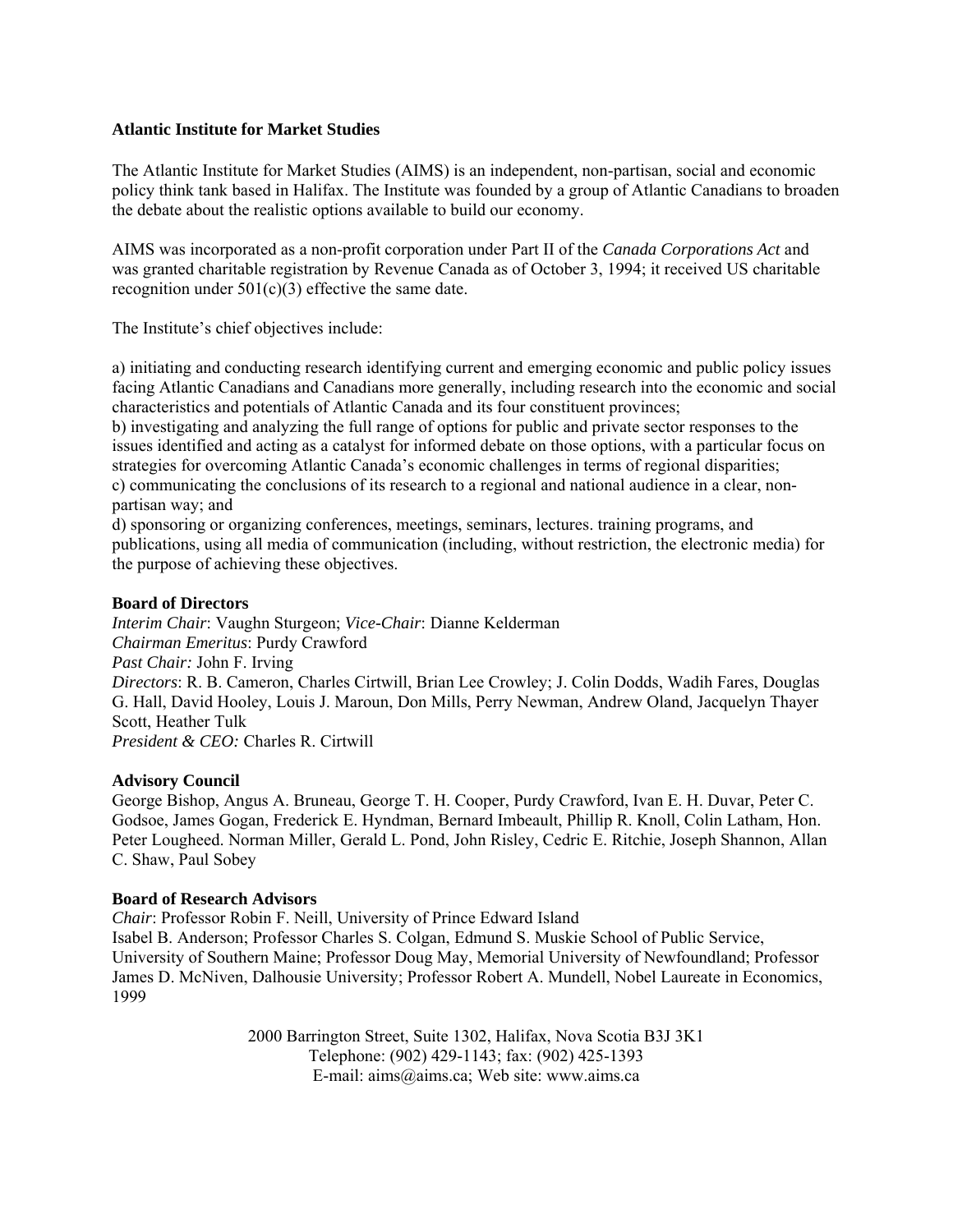## **BEHIND THE CLASSROOM DOOR: A GUIDE TO THE HIGH SCHOOL REPORT CARD**

RICK AUDAS BOBBY O'KEEFE

Atlantic Institute for Market Studies Halifax, Nova Scotia January 2010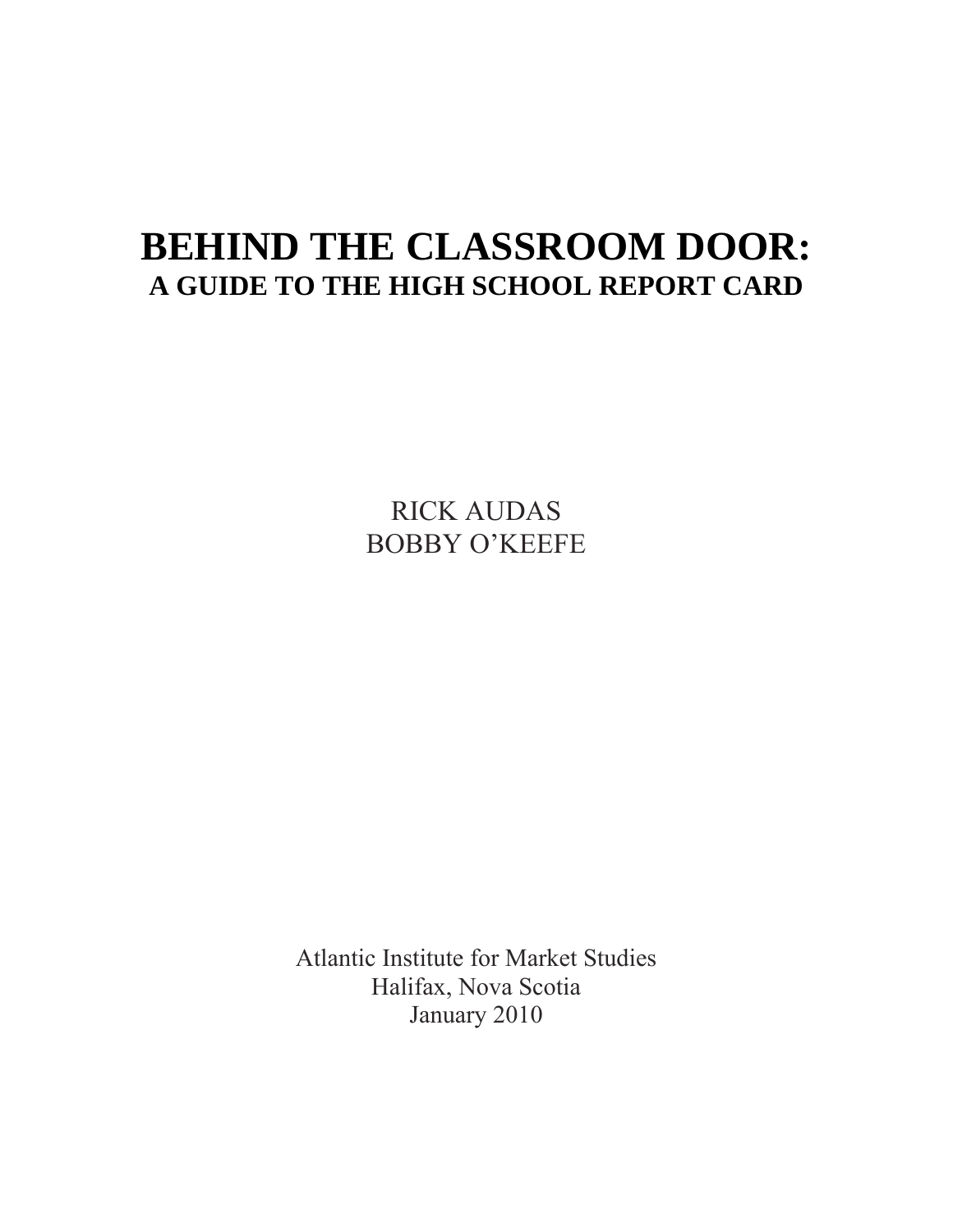### © 2010 Atlantic Institute for Market Studies

Published by the Atlantic Institute for Market Studies 2000 Barrington Street, Suite 1302 Halifax, Nova Scotia B3J 3K1

Telephone: (902) 429-1143 Fax: (902) 425-1393 E-mail: aims@aims.ca Web site: www.aims.ca

**ii** 

The authors of this report worked independently and are solely responsible for the views presented here. The opinions are not necessarily those of the Atlantic Institute for Market Studies, its Directors, or Supporters.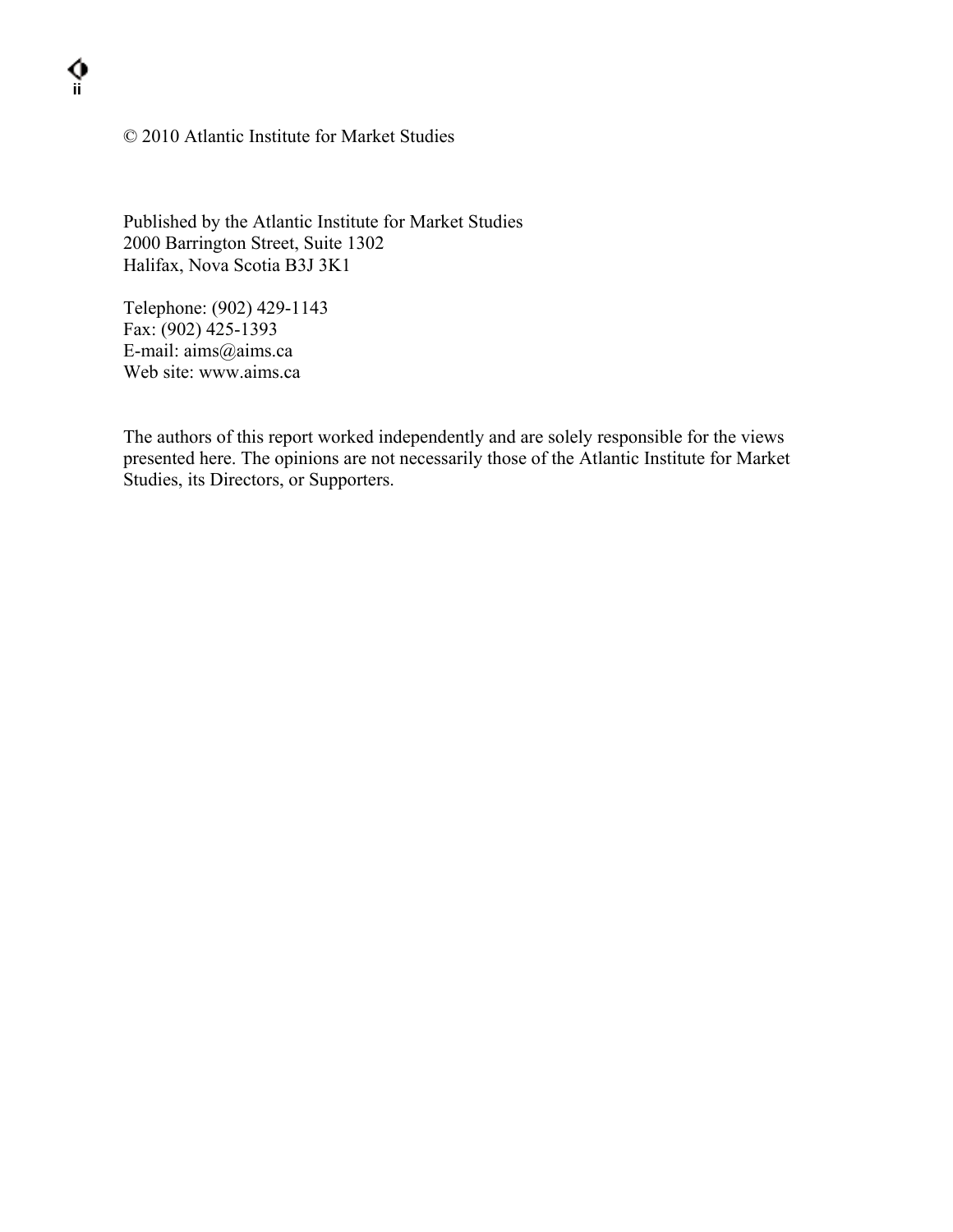## **CONTENTS**

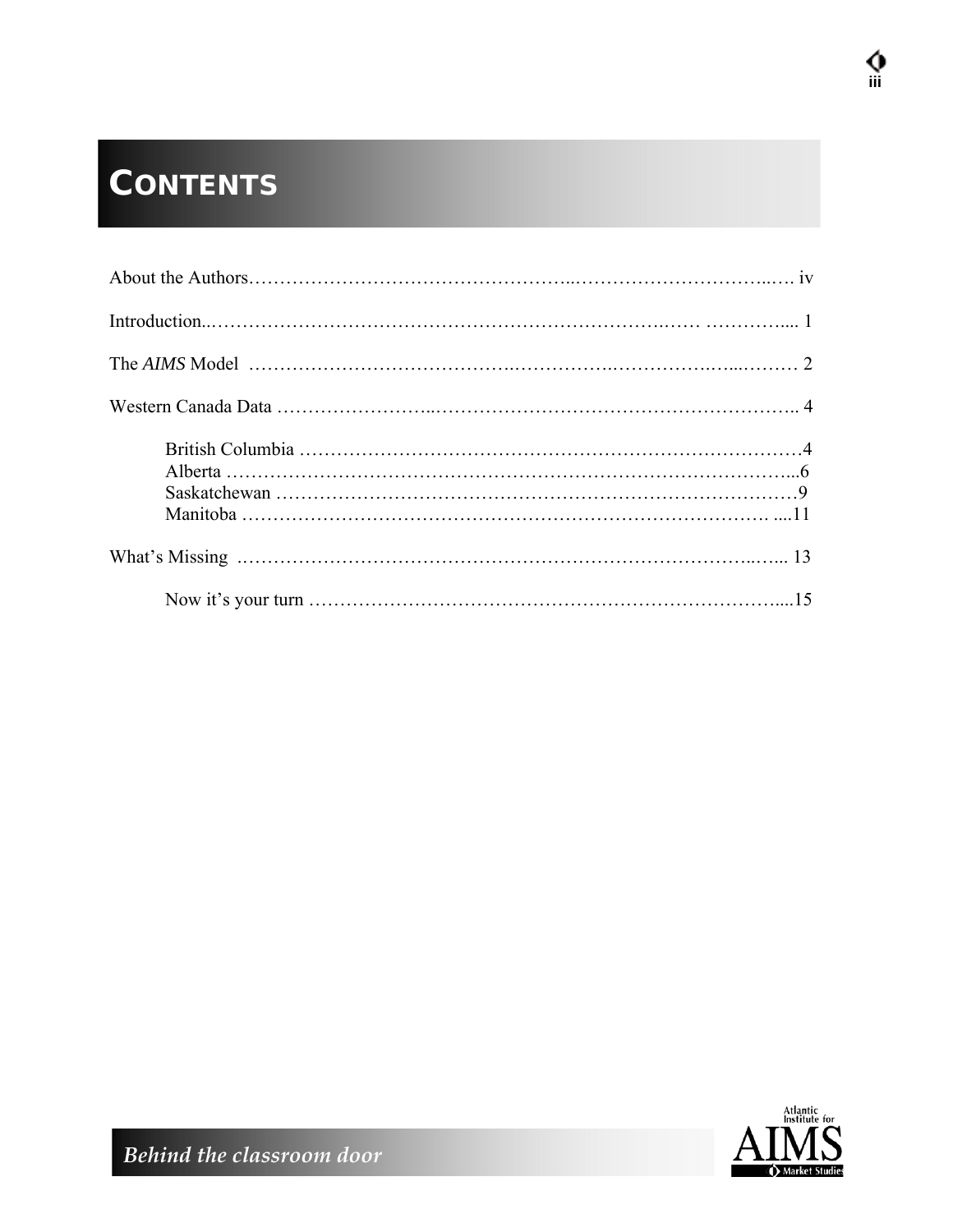## **ABOUT THE AUTHORS**

**Rick Audas** is an Assistant Professor of Health Economics and Statistics at the Division of Community Health and Humanities, Faculty of Medicine, Memorial University of Newfoundland. He has been the lead methodologist on the AIMS High School and Municipal Report Cards. His other research interests include the use of Employment Insurance, Health Technology Assessment and Health Policy. He has published his research in the Journal of Labor Economics, Canadian Medical Association Journal, The Journal of Business and Economics, Managerial and Decision Economics and Education Economics, among others. He was educated at the University of New Brunswick, Dalhousie University and the University of Wales.

**Bobby O'Keefe** is Research Manager at AIMS and project manager for AIMS' Annual Report Card on Atlantic Canadian High Schools. He is responsible for data collection and analysis for the Report Card as well as research assistance on other Education projects. Bobby is also project manager for AIMS' Municipal Performance Reports, which assess the performance of municipalities on a broad range of indicators, and has co-authored several commentaries on Canada's equalization program. Bobby's diverse educational background includes an MBA from Saint Mary's University and a Bachelor of Science (Kinesiology) from Dalhousie University. Bobby joined the team at AIMS in 2005.

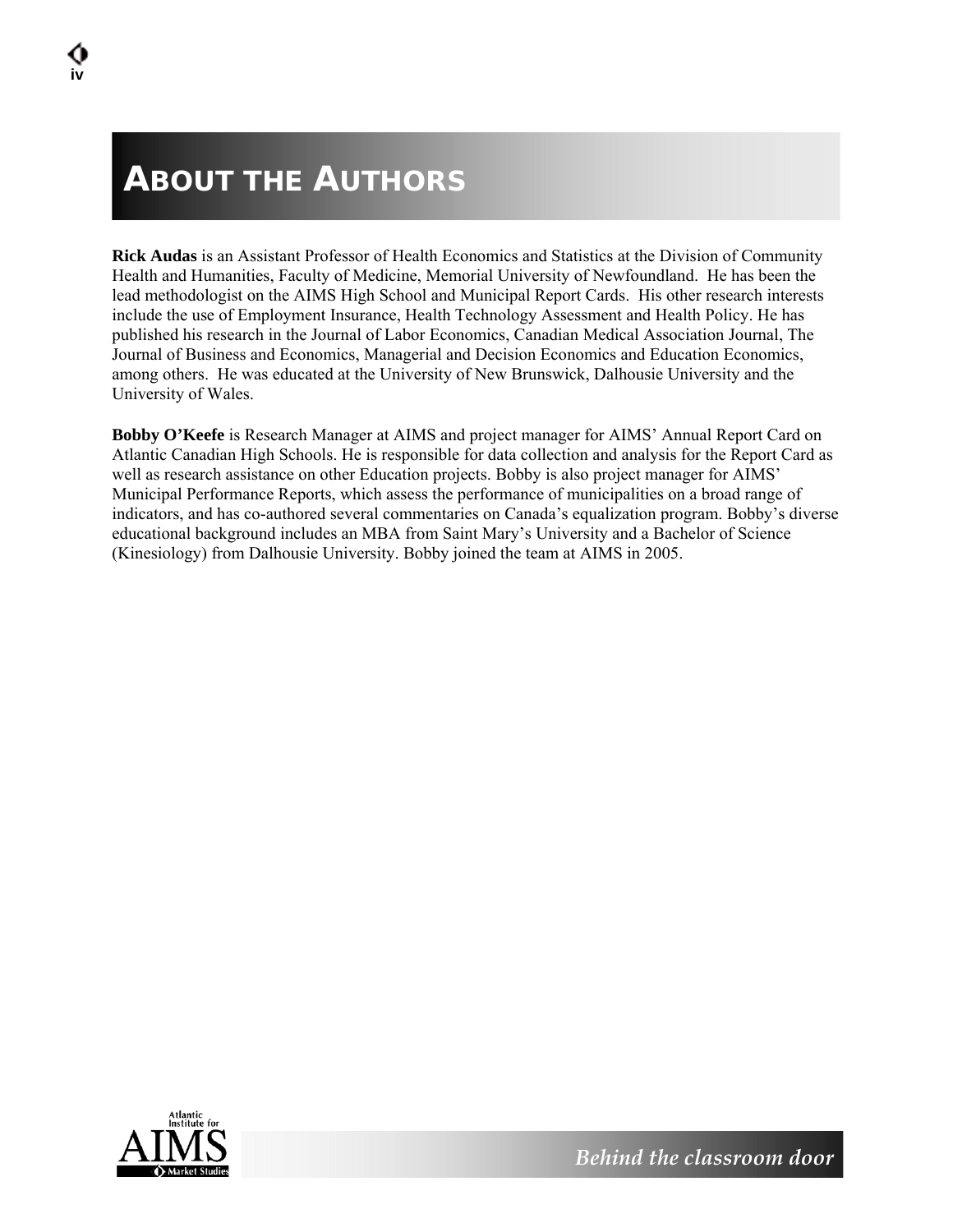l.

Across Canada, when students, parents, and the public try to examine how well their school, or their child's school, or their community's school is performing, they are often not given information on how their province is doing or how the local school district is faring. This happens despite the fact students are educated in schools, and not in school boards, and that it is the performance of individual schools that is most relevant to the day-to-day education of our children. It is to the specific school that a parent entrusts a child and it is the performance of that school about which that student, that parent, and the public should be most well informed.

Releasing information on high schools at the school level means that poorly-performing schools do not get to hide behind strong board results. At the same time, high-performing schools don't see their performance misrepresented by poorly performing school boards – and people in those schools' communities can celebrate that success, build upon it, and show others the way.

School systems, including ministries and departments of education and school districts, don't always see it that way. Often, they simply say "we're the experts, we've got the info we need, and that's enough." However, that contradicts research that finds simply making school level (not board, division, or provincial level information) available, makes schools perform better.

The Organization for Economic Cooperation and Development (OECD) report on the 2006 Programme of International Student Assessment (PISA) makes the case for releasing results publicly on a school by school basis quite nicely. OECD's analysis found that making performance results public at the school level brought about improved performance in those schools. Further, the impact of the performance improvement was still significant when demographic and socio-economic factors were taken into consideration. Put simply, making achievement data public at the school level results in improved performance.

Openly distributing all of the information available within the public school system ensures that no one has to accept a "just trust us, we're the experts" response as a sufficient indicator of performance from a public institution. Nor should they have to.

With that in mind, this report looks at one way of getting good information on schools out in the open. The Atlantic Institute for Market Studies is currently working on its Eighth Annual Report Card on Atlantic Canadian High Schools. In cooperation with the Frontier Centre for Public Policy, we've now taken our "show on the road" and examine what a report card would look like for the Western provinces. This interim report will examine the information that's currently available, what that information looks like, and how it would be used in developing a report card for Western Canadian high schools.



**1**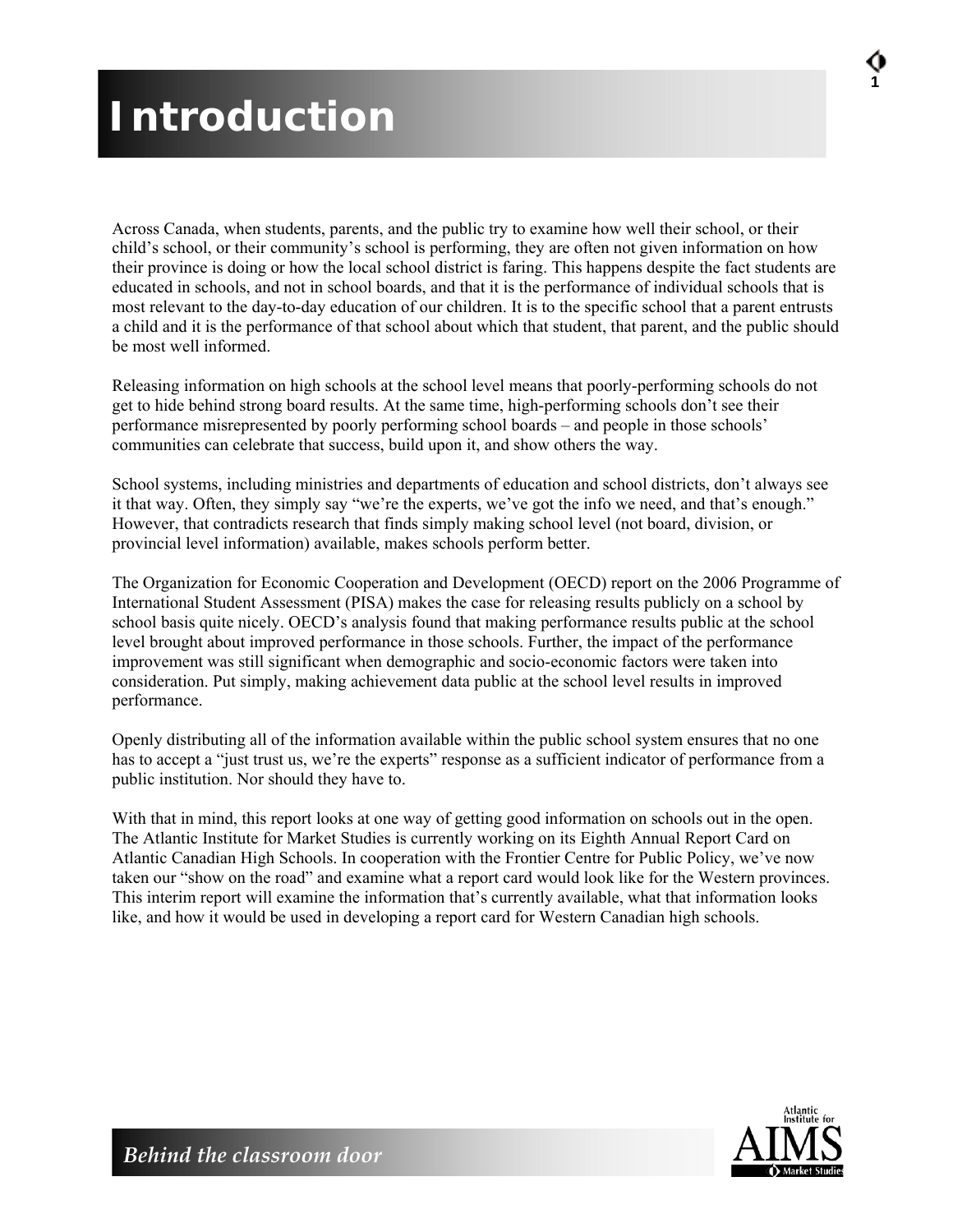The AIMS Report Card on High Schools is a balanced scorecard approach to assessing school performance. The AIMS report looks not just at any one exam or set of exams to judge performance. Instead, AIMS looks at both a range of school achievement measures, including exams, as well as a range of school engagement measures, including attendance and student participation in university preparatory courses.

Additionally, the AIMS Report Card examines these results from two perspectives. First, each measure is evaluated in Absolute terms – each school's performance on each individual measure is compared to the performance of all other schools in the province. Second, each measure is also measured In Context of the situation in which the school operates – that is, the school's performance taking into consideration factors that are generally beyond a school's control.

Each aspect of the above grading is given an equal weight in determining the overall result for each individual school. The Overall model for the AIMS Report Card is shown in Figure 1.



**Figure 1 – AIMS Report Card Overall Model** 

## *The Measures*

For any school system examined through the AIMS' model, there are three groups of measures – Inputs, Engagement Outcomes, and Achievement Outcomes.

Inputs are those measures that are beyond the control of the school but have an impact on school or student performance, like the relative affluence of the school population, the ratio of students to teachers within a school, or the achievement of students before they reach high school. Each input measure used has been shown to have an impact on student performance, but is primarily outside the control of the school. In the report card input measures are not used to directly compare schools, but rather to control for variables outside a school's influence.

Engagement Outcomes are the outcome measures that assess how well students are engaged in their education, such as attendance. Achievement Outcomes are those measures people tend to associate with

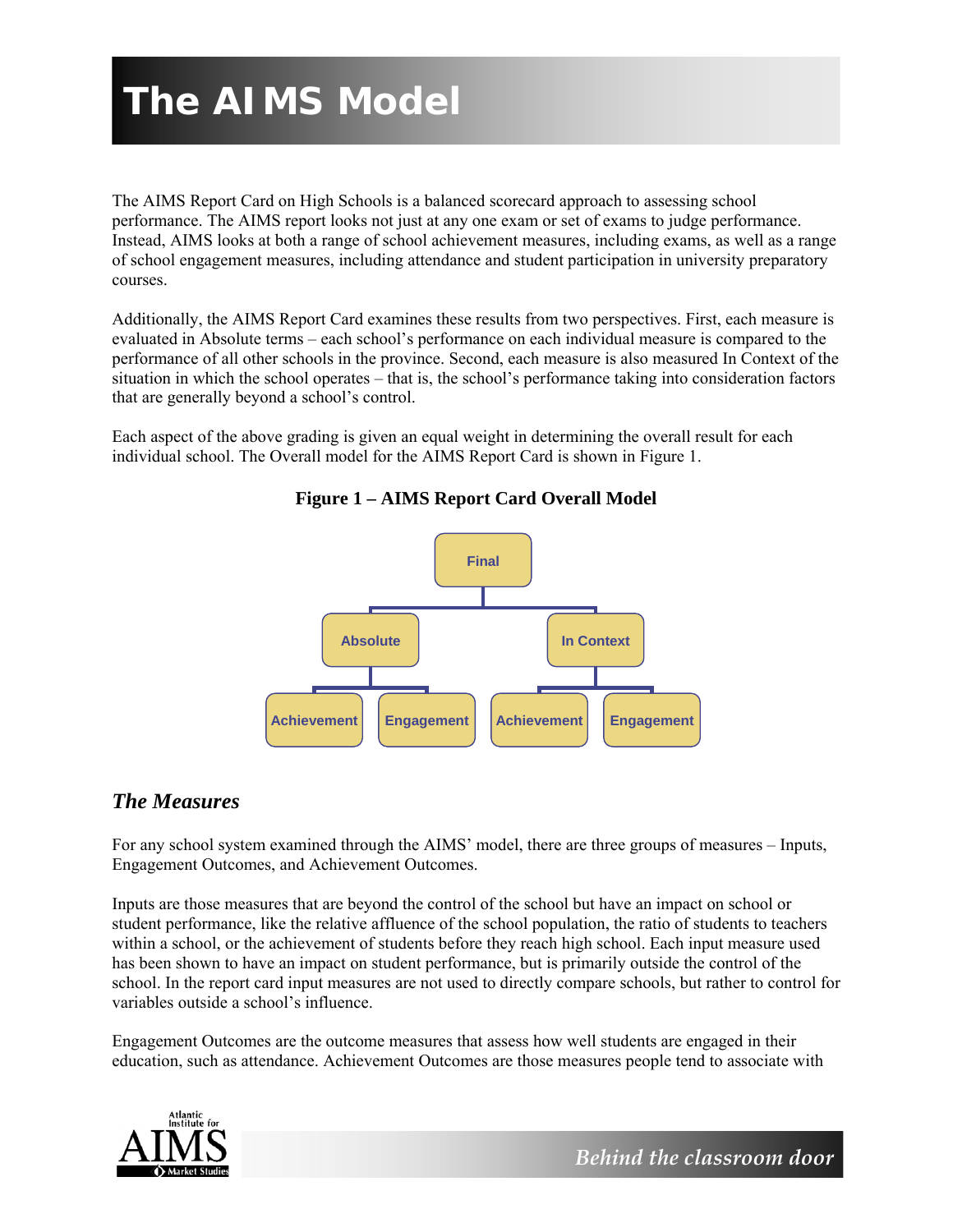grades – like provincial exam results and teacher assigned grades. The model also looks at achievement beyond high school, examining, where possible, the grades of students in post-secondary study.

The measures that AIMS uses for its existing Atlantic Canadian High School Report Card are:

#### *Inputs:*

- *HS Enrolment:* The number of students enrolled in high school grades.
- *PTR:* Pupil to teacher ratio, the ratio of all students to full-time equivalent teaching staff.
- *Average Teacher Certification:* An indicator of the average level of teaching qualifications and experience possessed by the teaching staff in a school.
- *SES*: The socio-economic status uses a number of measures to capture the social and economic conditions of the school's catchment area.
- *Feeder achievement:* An indicator of the performance of junior high or middle school students who go on to attend each high school.

#### *Engagement:*

- *Attendance:* Where available, the attendance rate of high school students.
- *Moving-on rates:* Based on the number of students who move from one grade to the next grade. The Grade 12 moving-on rate is calculated by dividing the number of graduating students by the number enrolled at the beginning of the year.
- *Post-secondary preparation:* Where available, the proportion of students participating in college preparatory math and language arts courses.
- *Post-secondary participation:* Where available, the proportion of students moving on, or intending to move on, to post-secondary education the year after graduation.

#### *Achievement:*

- *School marks:* Where available, the average teacher-assigned grades for general, academic and advanced level courses in math, science, language arts and humanities.
- *Provincial exams:* Where available, the average grade on provincial exams including math, science, language arts and humanities.
- *Post-secondary achievement:* Is based on the comparative academic success of Atlantic Canadian post-secondary students in their first year of post-secondary studies at 21 Atlantic Canadian universities and community colleges.

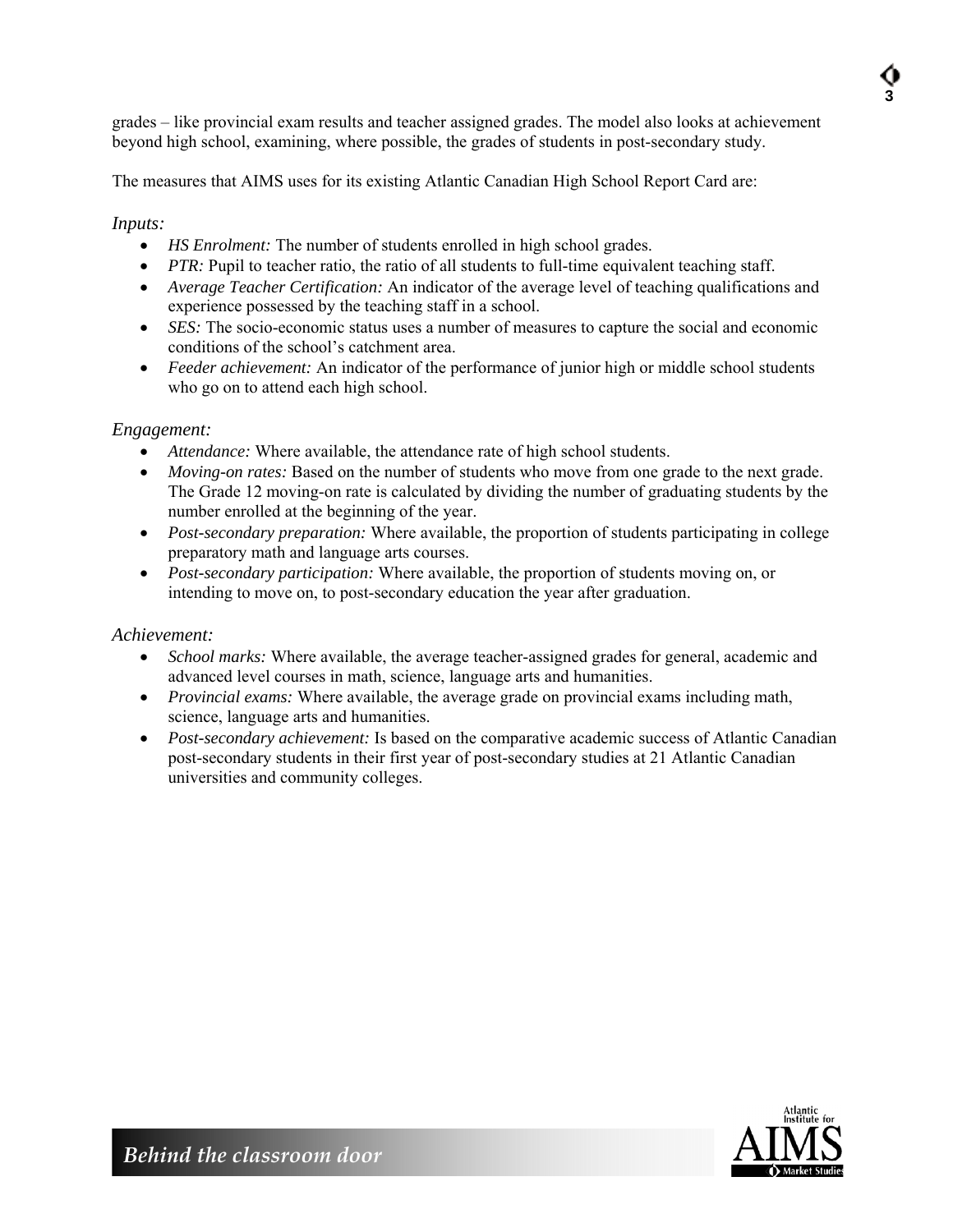## **Western Canada Data**

Western Canada's four provinces have varying viewpoints on the collection, use of, and distribution of school level data. Some provinces are quite open with their data and have the majority of their school level information available on their Ministry or Department of Education websites. Other provinces are quite cooperative in sharing the information they have collected, even if not currently available publicly. Still others suggest that school level information is not made public and will not be made public and refuse to release any information that would allow school level comparisons to take place.

As a result of this variety of positions, to this point the data collected for Western Canadian high schools has varied a great deal depending on the province.

## *British Columbia*

British Columbia is perhaps the most open of the four Western provinces in terms of the school level data they make available for students, parents, and the public. For every high school in British Columbia, one can download a "School Data Summary", a 51 page document with five-year comparisons of achievement results, enrollment reports, school and community demographics, and even student and parent satisfaction survey results.

If there is a complaint about British Columbia system of data collection and distribution, it is that there is not a more user friendly comparison between schools. All of the school level data is made available in individual school reports, but no comparison tables with data for all schools is made available at this time. Only district level comparisons are currently made public. However, ministry representatives have indicated they will be remedying this and making more user friendly school level data sets.

The dataset we currently have for British Columbia high schools includes the following measures.

## *Inputs:*

- Pupil Head Count: Enrollment in the high school grades at each school
- Average Class Size: High School Grade Class Sizes as reported by the Ministry of Education
- Socio-economic Factors: Measures listed below (all from Statistics Canada Census data) combined into a single indicator
	- Percentage of Single-parent households
	- Percentage of Low Income Households
	- Percentage high status occupations (Managerial and Professional)
	- Percent of People  $\geq$ 25 with University Degree
	- Percent of People > 25 with less than a High School Diploma
	- Median Household Income
	- Percent of 15-24 Year Olds Not in Education
	- Median Home Value (\$)
	- Median Gross Rent (\$)
	- Percent Employed ≥25 Years Old
	- Percent Unemployed ≥25 Years Old

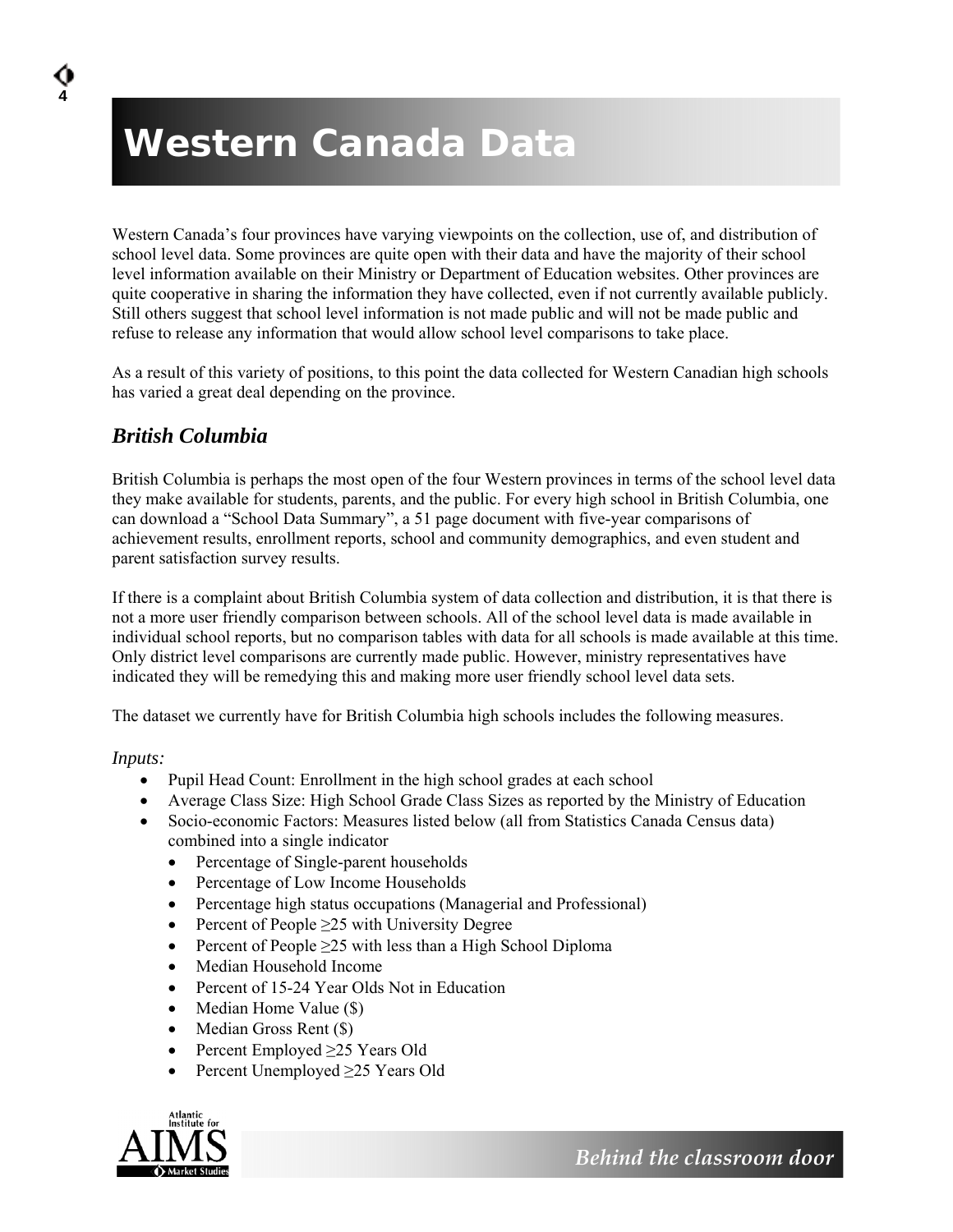- Percent Employed of Youth Ages 16-24
- Percent Unemployed of Youth Ages 16-24

## *Engagement:*

- Moving-on rates: The number of students who move from one grade to the next grade. Each grade's moving-on rate is calculated by dividing the number of students enrolled in a grade into the number of students who enroll in a higher grade the following year. The grade 12 moving-on rate divides the number of graduating students by the number enrolled at the beginning of the year
- Student Satisfaction Survey: The percentage of students in Grade 12 who respond "Many times" or "All of the time" to the survey questions "Are you satisfied that school is preparing you for a job in the future?" and "Are you satisfied that school is preparing you for post-secondary education (for example, college, university, trade school)?"
- Parent Satisfaction Survey: The percentage of parents of high school students who respond "Many times" or "All of the time" to the survey questions "Are you satisfied that school is preparing you for a job in the future?" and "Are you satisfied that school is preparing you for post-secondary education (for example, college, university, trade school)?"

## *Achievement*:

- British Columbia Grade 10, 11, and 12 Required Exams Provincial Exam Marks including four subject areas
	- Math
	- Science
	- English Language Arts
	- Social Studies
- British Columbia Grade 10, 11, and 12 Teacher Assigned Grades in courses with Required Exams – including four subject areas
	- Math
	- Science
	- English Language Arts
	- Social Studies





**5**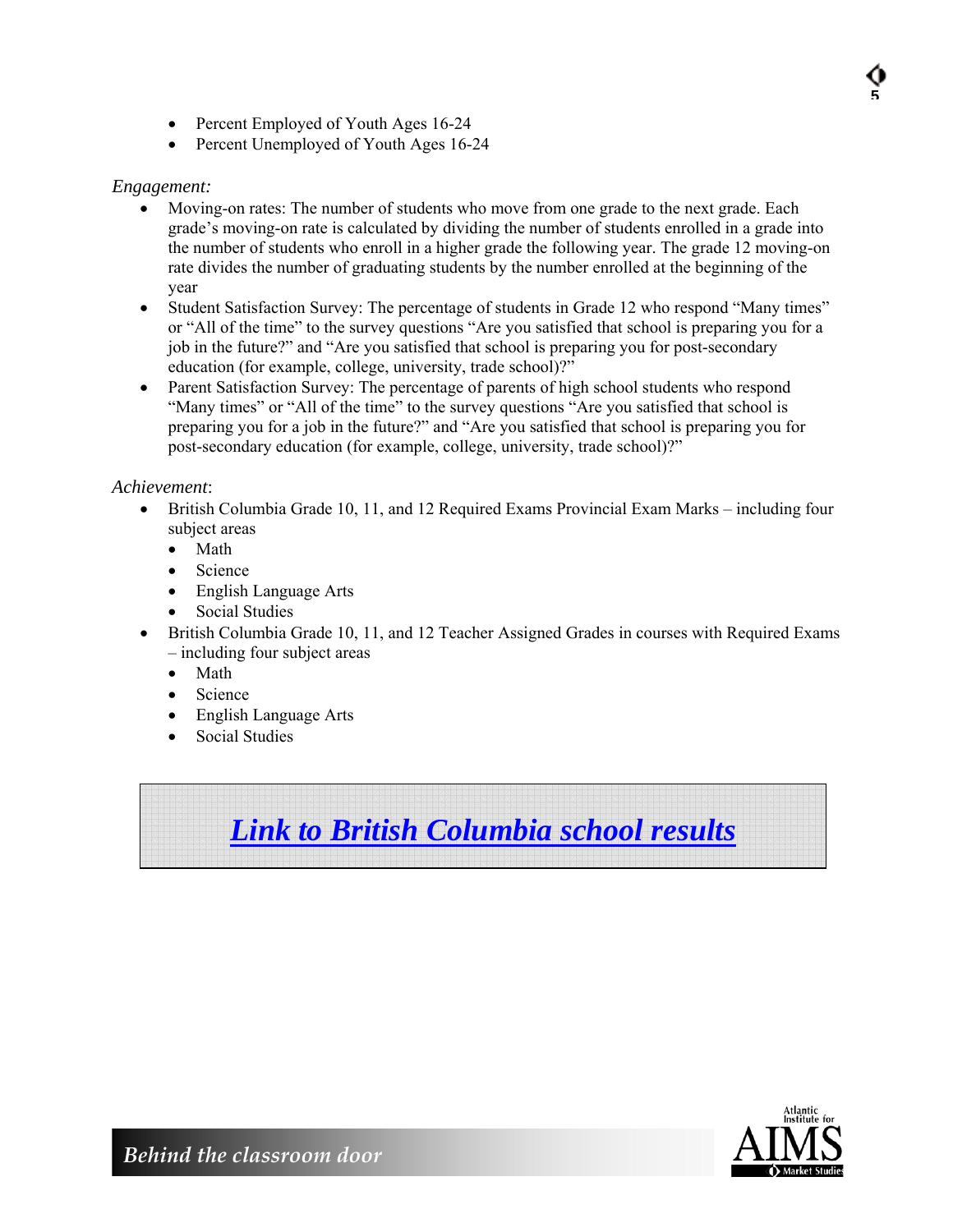## **6**

The overall model with these measures would add the levels shown in Figure 2 to that shown in Figure 1 above.

## **Figure 2 – British Columbia Engagement and Achievement Measures in the Overall Report Card Model**



## *Alberta*

The province of Alberta currently runs a close second to British Columbia in terms of the amount of school level information made available to the public. However, it also scores extra points for the ease of accessing that data. Alberta makes available all exam scores, teacher assigned grades, final grades, and enrolment data at the school level on the Ministry of Education website. The data are also presented in easy to use spreadsheet format which makes sorting schools an easier task for anyone wanting to make comparisons. However the overall breadth of data available publicly is less than that in British Columbia. As an example, one can find graduation and drop-out rates for every school in British Columbia, while only district level information is available for all schools in Alberta.

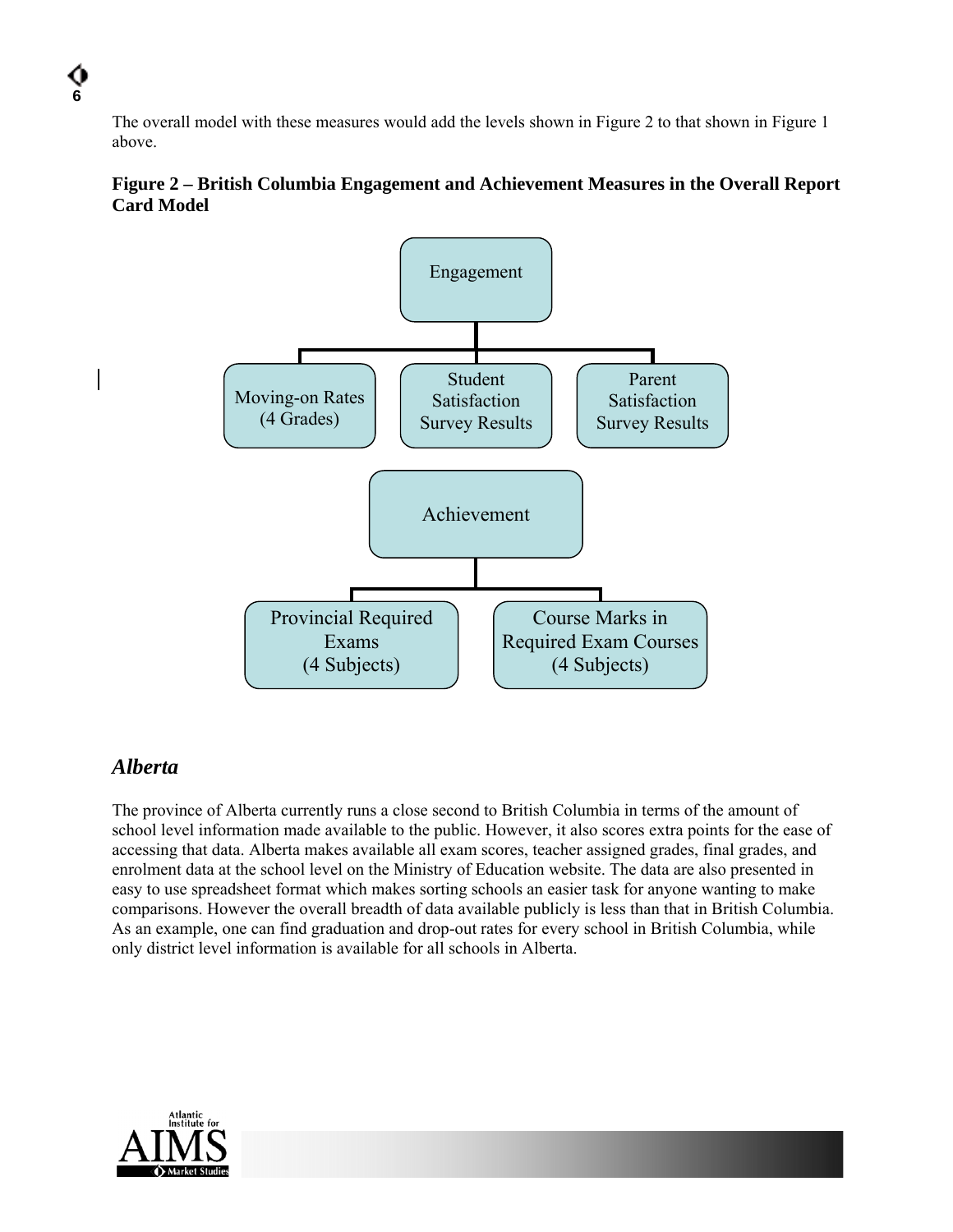The dataset we currently have for Alberta high schools includes the following measures.

### *Inputs:*

- Pupil Head Count: Enrollment in the high school grades at each school
- Average Class Size: High School Grade Class Sizes as reported by the Ministry of Education<sup>[1](#page-12-0)</sup>
- Socio-economic Factors: Measures listed below combined into a single indicator
	- Percentage of Single-parent households
	- Percentage of Low Income Households
	- Percentage high status occupations (Managerial and Professional)
	- Percent of People  $\geq$ 25 with University Degree
	- Percent of People  $\geq$  25 with less than a High School Diploma
	- Median Household Income
	- Percent of 15-24 Year Olds Not in Education
	- Median Home Value (\$)
	- Median Gross Rent (\$)
	- Percent Employed ≥25 Years Old
	- Percent Unemployed ≥25 Years Old
	- Percent Employed of Youth Ages 16-24
	- Percent Unemployed of Youth Ages 16-24

## *Engagement:*

- Moving-on rates: The number of students who move from one grade to the next grade. Each grade's moving-on rate is calculated by dividing the number of students enrolled in a grade into the number of students who enroll in a higher grade the following year. The grade 12 moving-on rate divides the number of graduating students by the number enrolled at the beginning of the year
- Diploma Exam Participation rates: As a proxy for the number of students participating or intending to participate in post-secondary education, we have the percentage of students participating in Alberta's Diploma Exam program

## *Achievement*:

 $\overline{a}$ 

- Alberta Grade 12 Diploma Exam Results including four subject areas:
	- Math
	- Science
	- English Language Arts
	- Social Studies
- Teacher Assigned Grades, or the portion of the final grade assigned by teacher assessments in each Grade 12 Diploma Exam course – including four subject areas:
	- Math
	- Science
	- English Language Arts
	- Social Studies

<span id="page-12-0"></span><sup>1</sup> The data included here uses the average class size at the district level. School level information will be requested from the districts prior to the first formal report card.

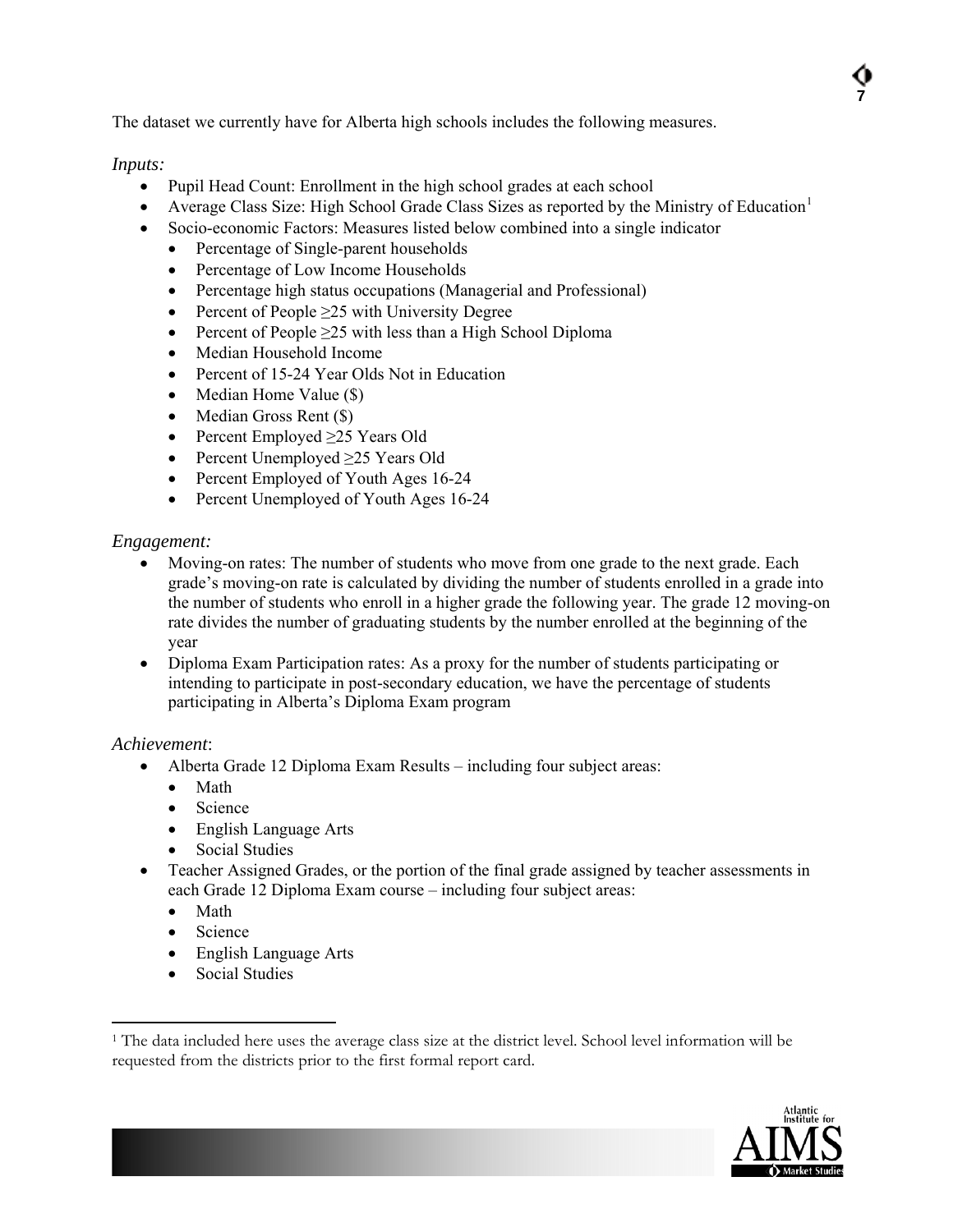The overall model for Alberta with these measures would add the levels shown in Figure 3 to that shown in Figure 1 above.









**8**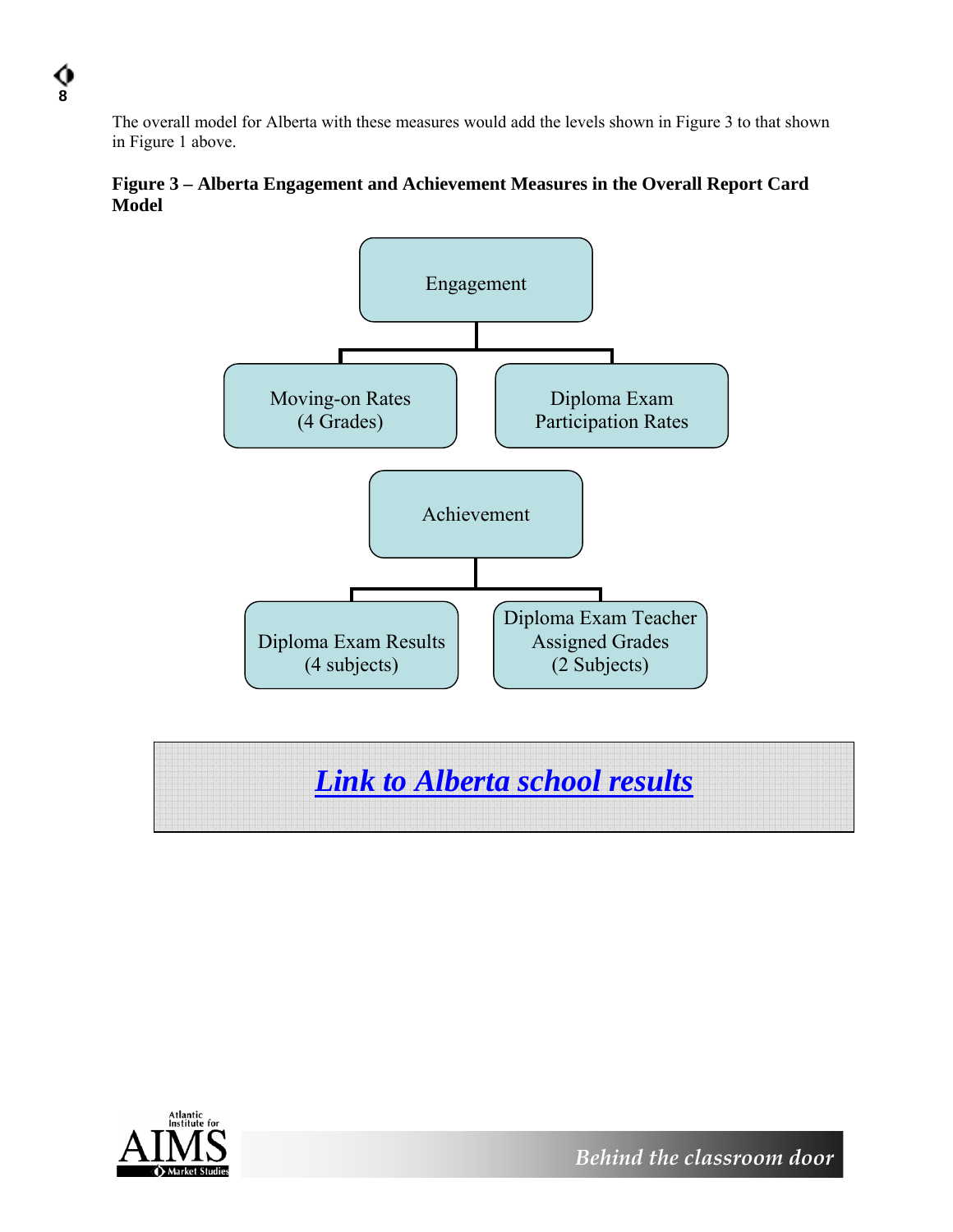What the province of Saskatchewan lacked in available school level data online, they make up for in cooperation with requests for that data. So while the data for the measures used in AIMS model is not publicly available in a standard report, the Ministry of Education was very willing to participate and respond to requests for school level information. The ministry provided school level achievement data for both its provincial Assessment for Learning Program and teacher assigned grades in addition to a variety of measures on school enrollment demographics and engagement. Additionally the ministry has indicated they are working towards making more school level information available.

The dataset we currently have for Saskatchewan high schools includes the following measures.

## *Inputs:*

- Pupil Head Count: Enrollment in the high school grades at each school
- Pupil Teacher Ratio: Enrollment in each building per the number of Full-Time Equivalent Educators in the building
- Socio-economic Factors: Measures listed below combined into a single indicator
	- Percentage of Single-parent households
	- Percentage of Low Income Households
	- Percentage high status occupations (Managerial and Professional)
	- Percent of People > 25 with University Degree
	- Percent of People  $\geq$ 25 with less than a High School Diploma
	- Median Household Income
	- Percent of 15-24 Year Olds Not in Education
	- Median Home Value (\$)
	- Median Gross Rent (\$)
	- Percent Employed ≥25 Years Old
	- Percent Unemployed ≥25 Years Old
	- Percent Employed of Youth Ages 16-24
	- Percent Unemployed of Youth Ages 16-24

## *Engagement:*

- Moving-on rates: The number of students who move from one grade to the next grade. Each grade's moving-on rate is calculated by dividing the number of students enrolled in a grade into the number of students who enroll in a higher grade the following year.
- Persistence Rates: The Ministry of Education tracks the percentage of students who graduate within a 5 year period after starting grade 10.
- Preparation and Commitment to Learn / Home Support for Learning: As part of the Assessment for Learning program, Saskatchewan tracks measures of student Preparation and Commitment to Learn as well as Home Support for Learning in both Math and Reading.

### *Achievement*:

- Saskatchewan Provincial Assessment for Learning (AFL) Results including 2 subject areas:
	- Math
	- Reading
- Final Marks awarded in three level 30 (Grade 12) subject areas:



**9**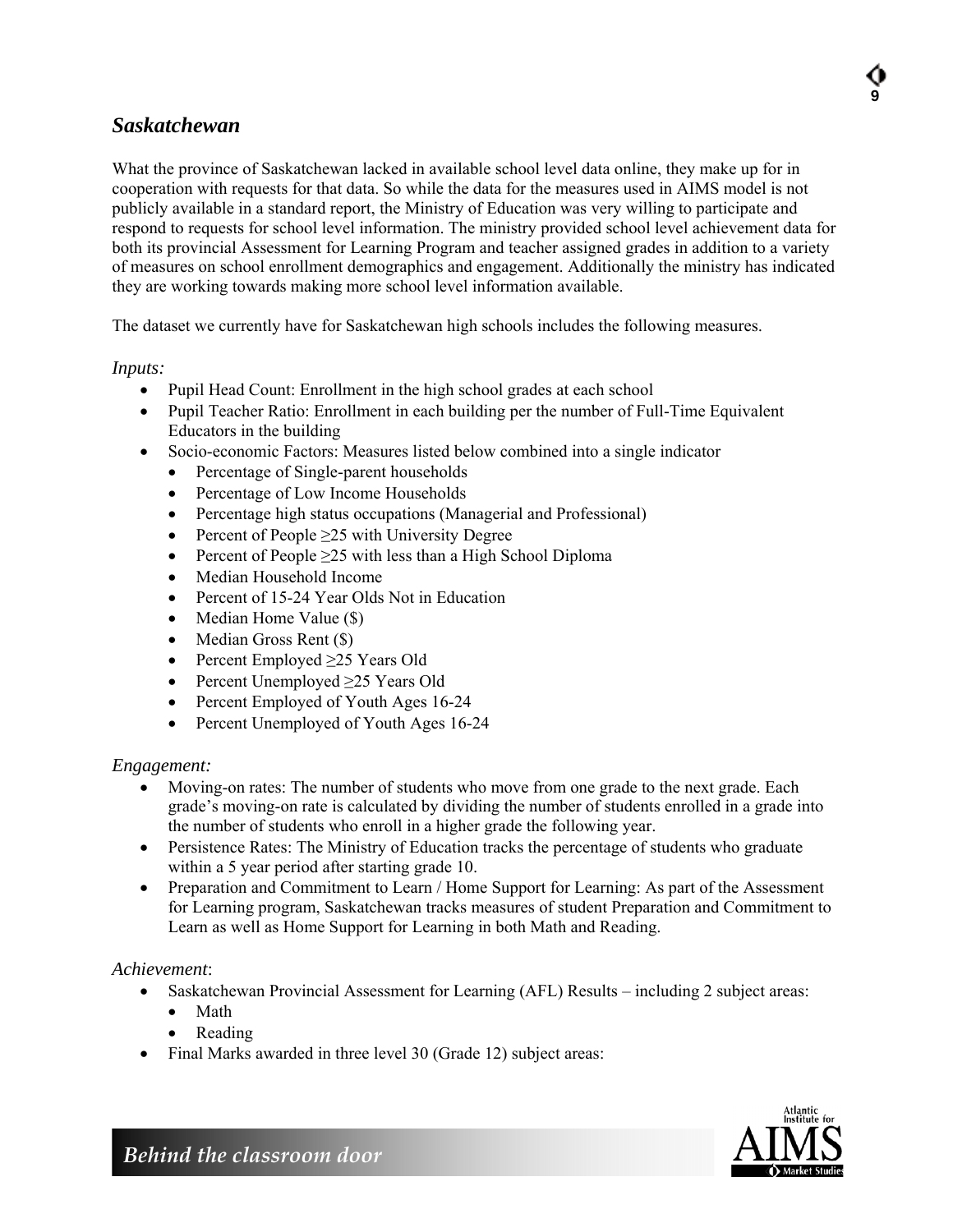- Math
- **Science**
- English Language Arts

The overall model for Saskatchewan with these measures would add the levels shown in Figure 4 to that shown in Figure 1 above.





*[Link to Saskatchewan school results](http://www.aims.ca/library/Sask.pdf)*

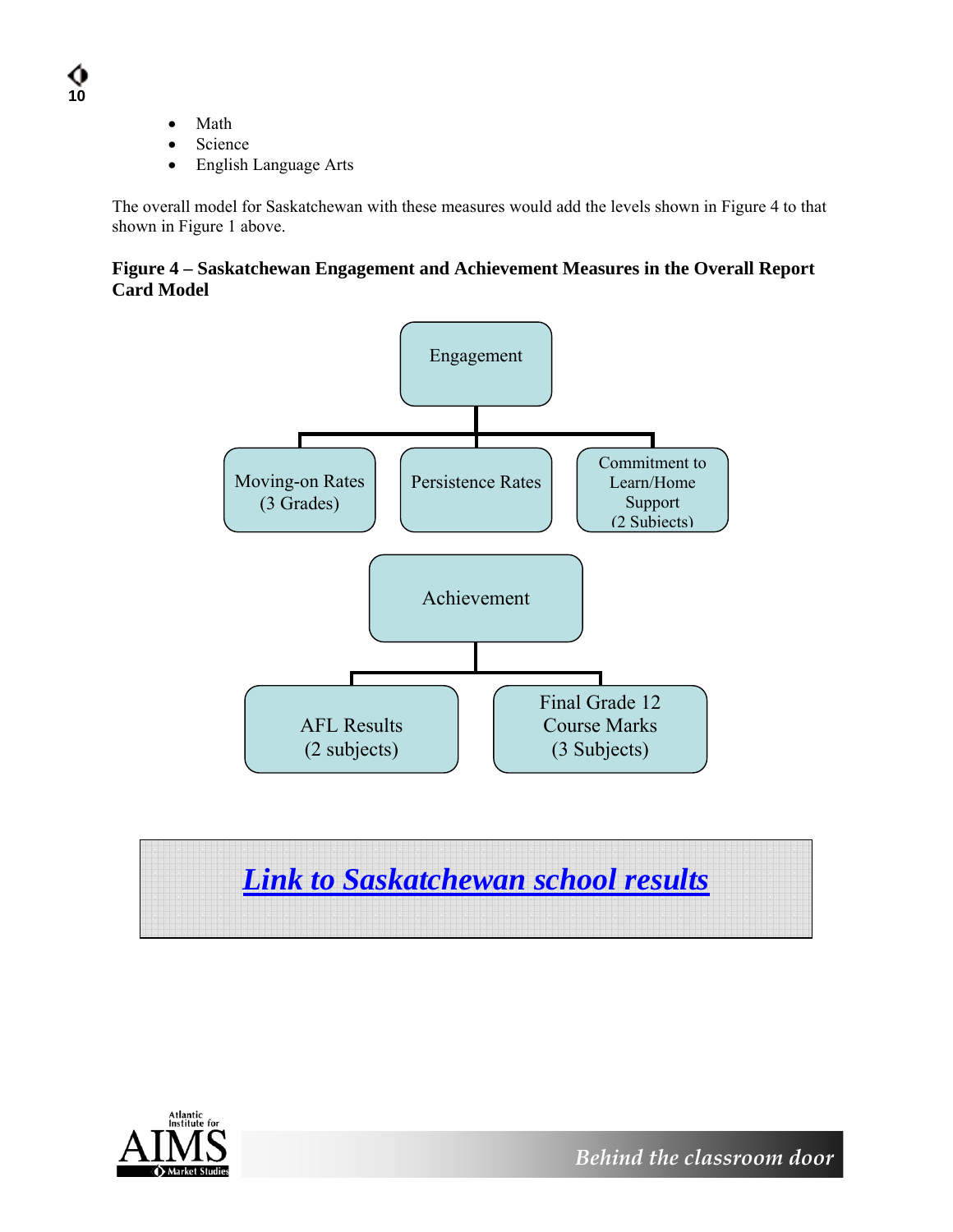## *Manitoba*

Finally we turn to Manitoba, where unfortunately we find the most limited access to valuable school level data. The department neither provides much school level data publicly, nor were they willing to provide many of the data points that are widely available in other Canadian provinces. The province does provide school level grade-by-grade enrollment data publicly. As well, the Manitoba Department of Education did provide student postal codes which enable a Socio-economic profile to be constructed for schools (though at a 20 postal code cut-off for privacy purposes, leaving many schools with no data available). It does not, however, provide any school level results of provincial assessments, number of graduating students at schools, attendance, or track participation in post-secondary study. Attempts to gather this additional data from individual school divisions were met with similar resistance; however there were a few divisions willing to provide information for their schools.

The dataset we currently have for Manitoba high schools includes the following measures.

## *Inputs:*

- Pupil Head Count: Enrollment in the high school grades at each school
- Pupil Teacher Ratio: Enrollment in each building per the number of Full-Time Equivalent Educators in the building
- Socio-economic Factors: Measures listed below combined into a single indicator
	- Percentage of Single-parent households
	- Percentage of Low Income Households
	- Percentage high status occupations (Managerial and Professional)
	- Percent of People  $\geq$ 25 with University Degree
	- Percent of People  $\geq$ 25 with less than a High School Diploma
	- Median Household Income
	- Percent of 15-24 Year Olds Not in Education
	- Median Home Value (\$)
	- Median Gross Rent (\$)
	- Percent Employed ≥25 Years Old
	- Percent Unemployed > 25 Years Old
	- Percent Employed of Youth Ages 16-24
	- Percent Unemployed of Youth Ages 16-24

### *Engagement:*

- Moving-on rates: The number of students who move from one grade to the next grade. Each grade's moving-on rate is calculated by dividing the number of students enrolled in a grade into the number of students who enroll in a higher grade the following year
- Post-Secondary Preparation: The percentage of students participating in post-secondary preparatory courses was reported by a limited number of school divisions, however many simply reported that "virtually all" of their students were enrolled in higher level courses
- Attendance: Attendance rates were also reported by a limited number of school divisions

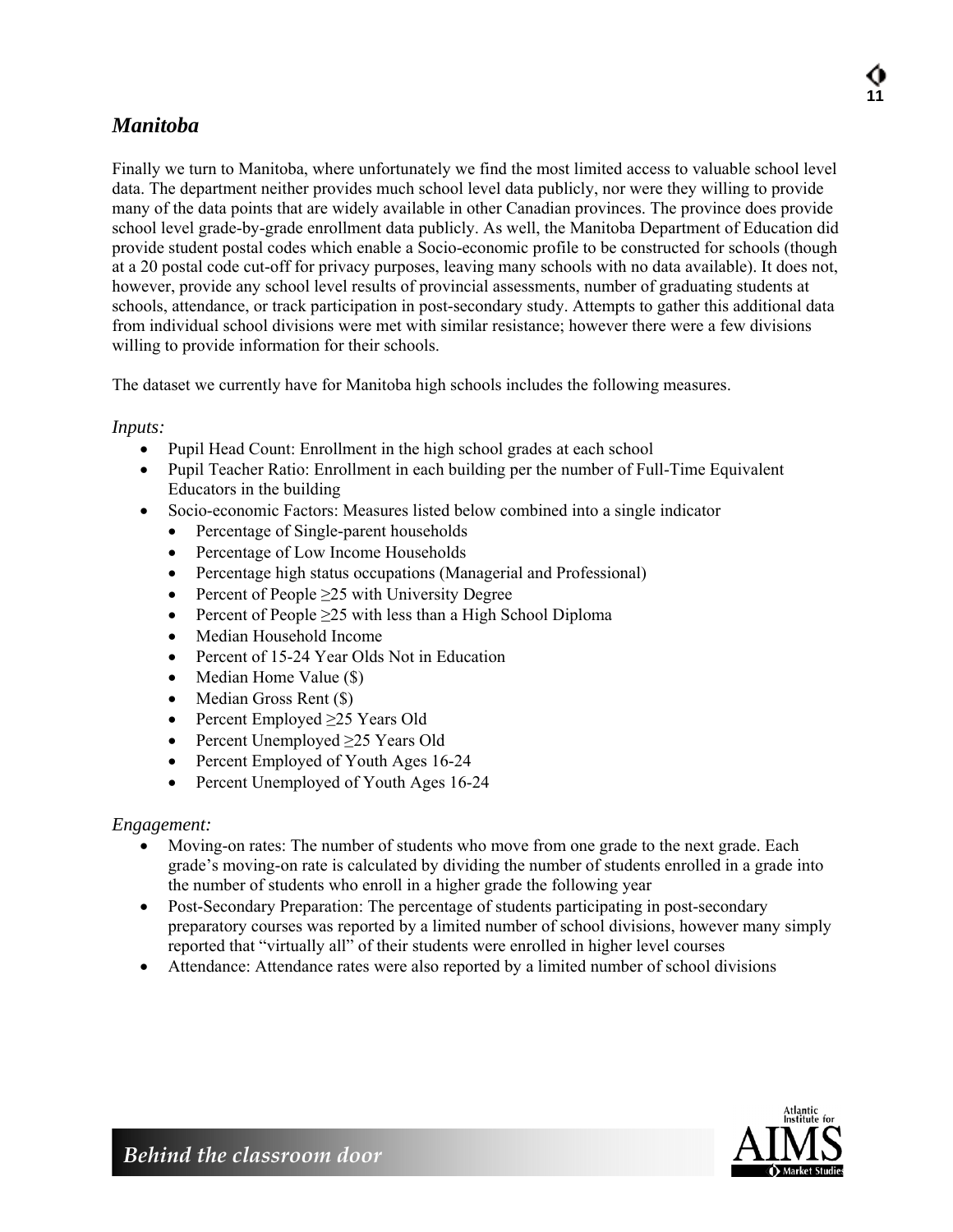*Achievement*:

- Final Marks were reported by a limited number of school divisions in two subject areas:
	- Math
	- English Language Arts

The overall model for Manitoba with these measures would add the levels shown in Figure 5 to that shown in Figure 1 above.

## **Figure 5 – Manitoba Engagement and Achievement Measures in the Overall Report Card Model**





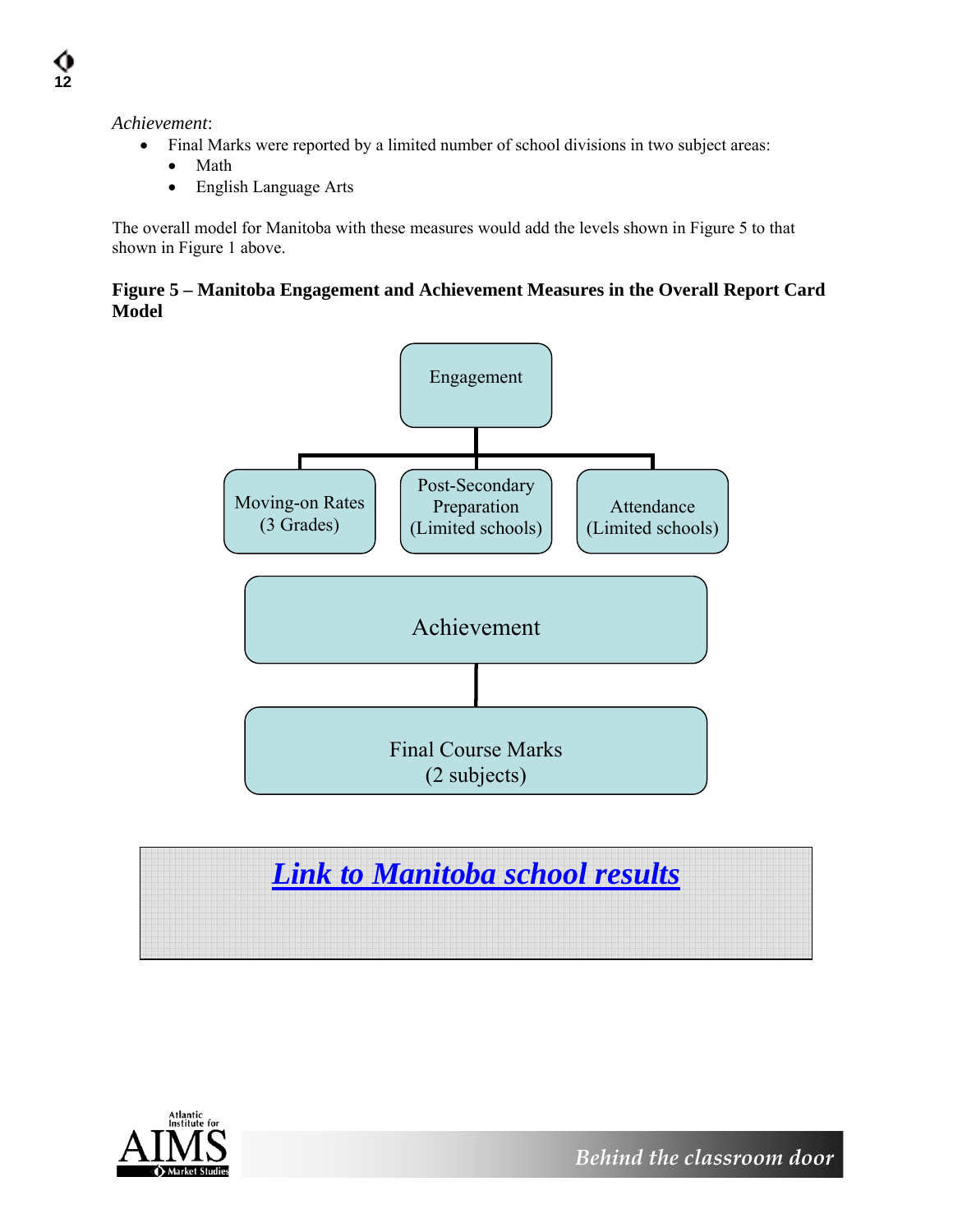## **What's Missing**

Compared to the AIMS report for Atlantic Canadian High Schools, a report card for Western Canadian High Schools would have a somewhat different array of measures. However, it would still maintain the balanced scorecard approach with multiple measures for both engagement and achievement outcomes. A possible exception is Manitoba, which would have only final marks available for its achievement measures and only moving-on rates with a full set of data for engagement outcomes. Despite maintaining the balanced approach, there are a few measures or categories of measures that we have not been able to collect. Table 1 summarizes the availability of measures by each province.

|             | <b>Measure</b>                  | Manitoba    | Saskatchewan | Alberta    | <b>British Columbia</b> |
|-------------|---------------------------------|-------------|--------------|------------|-------------------------|
| Inputs      | High School Size                | Yes         | Yes          | Yes        | Yes                     |
|             | <b>PTR</b>                      | Yes         | Yes          | Yes        | Yes                     |
|             | <b>Teacher Certification</b>    | <b>No</b>   | Yes          | No.        | <b>No</b>               |
|             | <b>SES-Postal Codes</b>         | Yes - $20+$ | Yes - $5+$   | Yes - $5+$ | Yes - $5+$              |
|             | Feeder Achievement <sup>2</sup> | No.         | Yes          | Yes        | No.                     |
|             | PS Performance                  | Limited     |              |            |                         |
| Achievement | <b>PE Marks</b>                 | <b>No</b>   | Yes          | Yes        | Yes                     |
|             | <b>School Marks</b>             | <b>No</b>   | Yes          | Yes        | Yes                     |
| Engagement  | Moving On Rate                  | Yes         | Yes          | Yes        | Yes                     |
|             | Persistence Rates               | $\star$     | Yes          | $\star$    | $\star$                 |
|             | Parent/Student Satisfaction     | $\star$     | $\star$      | $\star$    | Yes                     |
|             | Diploma Exam Participation      | $\star$     | $\star$      | Yes        | $\star$                 |
|             | PS Preparation                  | <b>No</b>   | No.          | <b>No</b>  | No.                     |
|             | PS Participation                | No.         | <b>No</b>    | No.        | <b>No</b>               |
|             | Attendance Rate                 | Limited     | <b>No</b>    | <b>No</b>  | <b>No</b>               |

## **Table 1 – Availability of Report Card Measures by province**

\* Indicates a measure that is available in a particular province but is being used as a substitute for traditional measures included in the model, so was not requested from other provinces.

The most notable exception is a measure of post-secondary achievement. In spite of requests to both universities and community colleges across Western Canada, the vast majority of post-secondary institutions would not release average grades for first year students coming from Western Canadian high schools or could not readily access the data. Only two institutions, the University of Lethbridge and the University of Manitoba, either provided or stated they would provide the requested information. A few others replied to Freedom of Information requests with high fee estimates in return for providing the data.

<span id="page-18-0"></span><sup>2</sup> While school level feeder achievement data is available in Alberta and Saskatchewan's Ministry of Education indicated a willingness to supply the information, open choice policies of each province make it difficult to ascribe feeder results at a particular feeder school to a specific high school.



 $\overline{a}$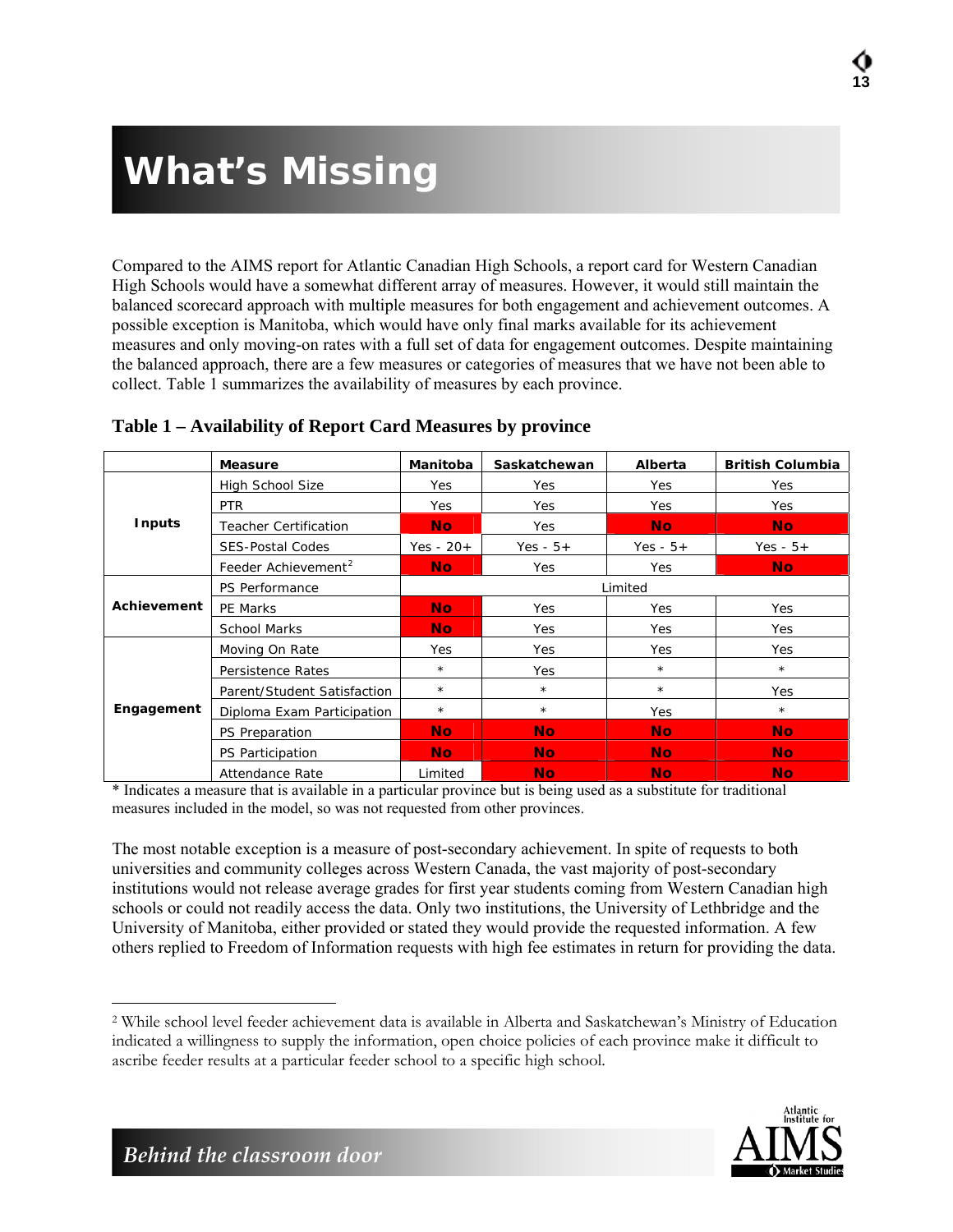Another prominent piece of missing information is the lack of school level data tracking students transitioning from high school to further education or the workforce. While at least two of the four Atlantic provinces track and make available information on students moving from schools to university, community college, or other training through surveys of intentions or actual participation, only British Columbia provides a measure of this transition in Western Canada. Even in the case of British Columbia, the data for post-secondary transition is limited to those students who attend public post-secondary institutions within British Columbia.

School level attendance reports are another area that is not readily available for schools province-wide. Even British Columbia, in its 50-page reports for individual schools, does not report an average attendance for schools. This despite the fact that prior to each section it includes a disclaimer stating:

"When reviewing transitions, it may be valuable to examine and discuss achievement results with respect to prescribed learning outcomes, and the significance of the variety of factors that could affect transition, **such as student experiences and attendance**, curriculum relevance, instructional strategies, school policies and planning, etc."[3](#page-19-0)

Given the agreement among researchers and ministries/departments of education on the importance of attendance as a factor affecting educational outcomes, it appears that few feel the need to make that information public for all stakeholders to consider.

Two input variables are also missing from our Western Canadian High School datasets, though for two quite different reasons. A measure of the average teacher qualification, education, or experience would be a valuable variable to take into consideration when measuring school performance – particularly in those jurisdictions where schools and principals do not have complete control over teacher selection. However only Saskatchewan makes that data available and that province only provides information by pay class, which may not provide the best measure of average teacher qualification.

The second is a measure of feeder achievement or how well students were doing in class before they reached high school. Alberta, Saskatchewan, and Manitoba each have provincial assessments of some kind in Grade 8 or 9 for their students, with Alberta making those results public at the school level. British Columbia's assessment program only covers grade 4 and 7, while provincial exams at the secondary level start in grade 10. The major issue here is the lack of available tracking data to determine where students from feeder schools are attending high school. To their credit, each province offers some measure of school choice, whether throughout the schools system or for high school, whereby students and their parents choose which high schools they attend. While this policy has shown a positive impact on students, it does have the drawback of not allowing a cohort or even a quasi-cohort analysis comparing feeder achievement to high school achievement and beyond in the absence of individual student level data. As a result we have left this measure out of our datasets at this point.

The note above from the British Columbia School reports also points to the importance of looking at multiple measures rather than single pieces of school information. As an example, take the case of two schools with low math exam scores. If one school also has low attendance to go with those low math scores, while the other doesn't have a problem with attendance, clearly different interventions would be required. In another example, high teacher assigned grades in a school might not be a good thing if a

<span id="page-19-0"></span><sup>3</sup> This example is taken from Page 8 of the School Data Summary for Abbotsford Collegiate, available at [http://www.bced.gov.bc.ca/reports/pdfs/school\\_perf/03434022.pdf](http://www.bced.gov.bc.ca/reports/pdfs/school_perf/03434022.pdf).



 $\overline{a}$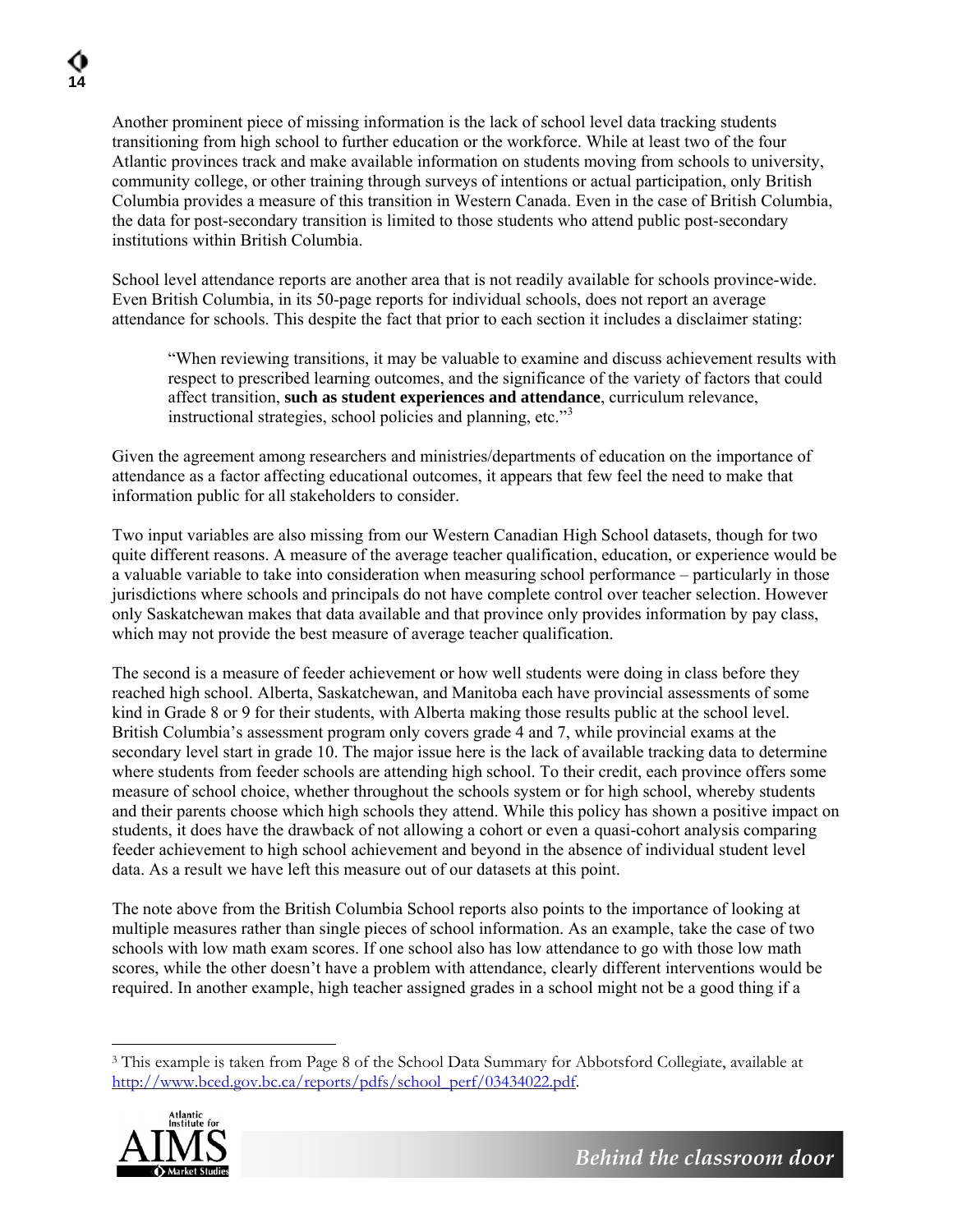school has low exam scores to go with it – but no one knows if it's high performance or simply grade inflation without other measures of performance to compare.

## *Now it's your turn*

In Atlantic Canada we have a standing and open invitation – if anyone inside or outside the school system has other measures that should be included in measuring school performance, let us know and we will consider whether or not to include them in future reports. The choice of any such additional service measure or control variable will depend upon several things: it of course would have to be relevant; it would have to be amenable to quantitative measurement; and actual data would have to be available.

We look forward to timely and constructive comments and suggestions on the indicators, data, and methodologies that will go into our High School Report Cards: this is your chance to help us in ensuring that the best possible information goes into and comes out of the process. Forward comments to AIMS@AIMS.ca or write AIMS; 2000 Barrington Street – Suite 1302; Halifax, NS B3J 3K1.

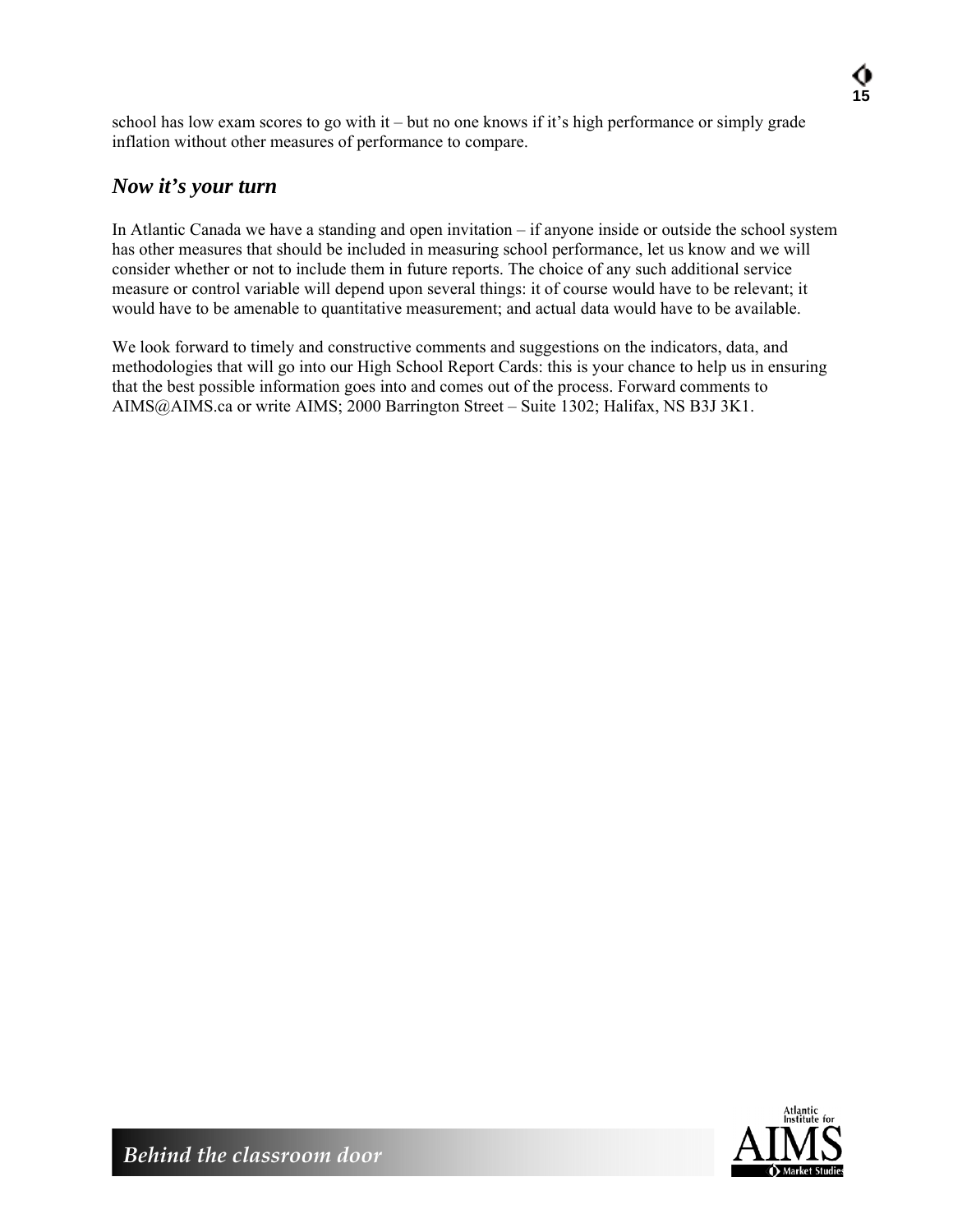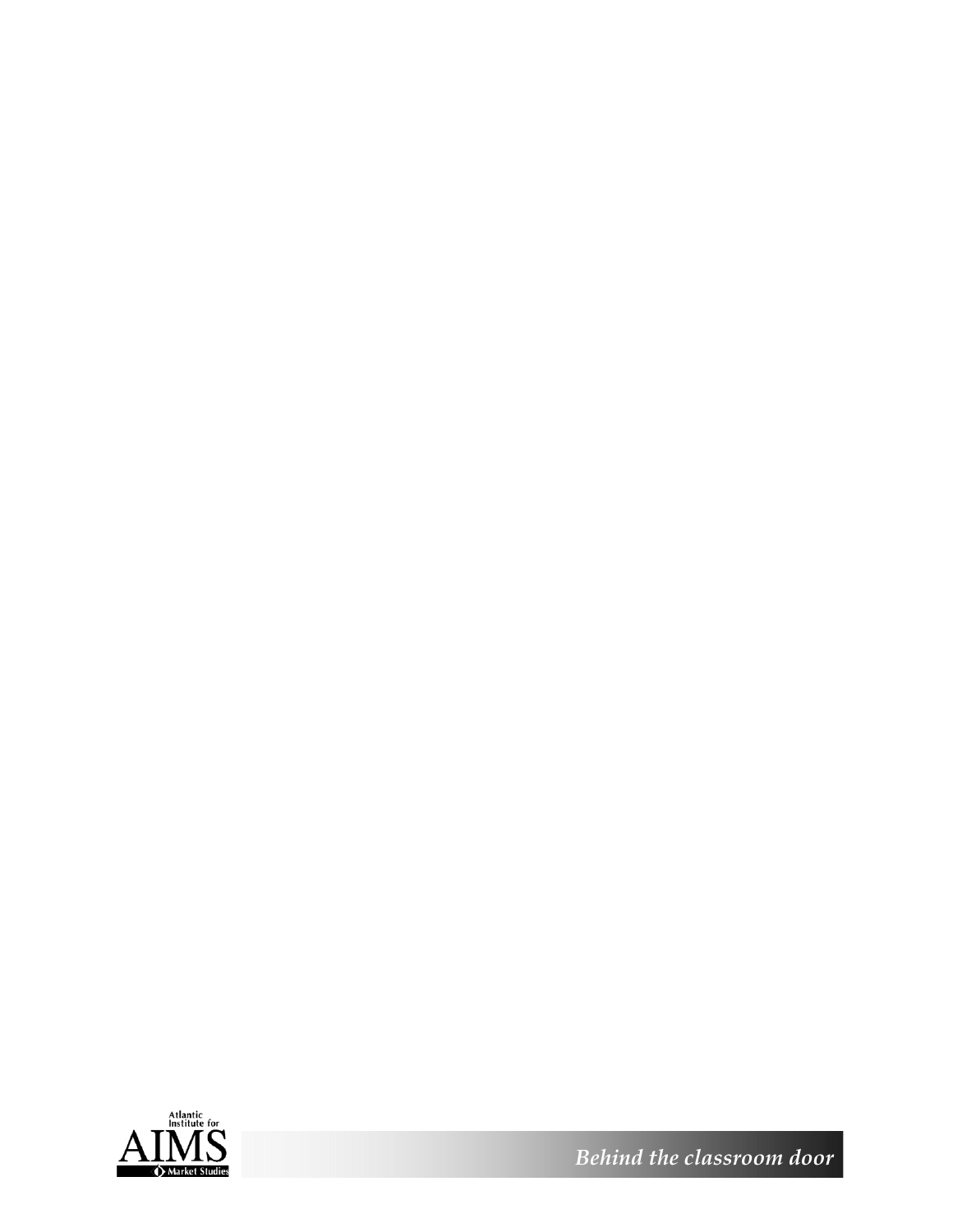## **Selected Publications from the AIMS Library**

### **Publications on Public Education Policy**

*[AIMS 7th Annual Report Card on Atlantic](http://www.aims.ca/education.asp?typeID=1&id=2574&fd=0&p=1)  [Canadian High Schools](http://www.aims.ca/education.asp?typeID=1&id=2574&fd=0&p=1)* by Rick Audas and Bobby O'Keefe

*["Yes, Minister" is a No-No](http://www.aims.ca/education.asp?typeID=1&id=2291&fd=0&p=1)* by Charles Cirtwill

*[AIMS 6th Annual Report Card on Atlantic](http://www.aims.ca/education.asp?typeID=1&id=2073&fd=0&p=1)  [Canadian High Schools](http://www.aims.ca/education.asp?typeID=1&id=2073&fd=0&p=1)* by Rick Audas and Bobby O'Keefe

*[Getting the fox out of the schoolhouse](http://www.aims.ca/education.asp?typeID=1&id=1862&fd=0&p=1)* by Rodney A. Clifton, John C. Long & Michael C. Zwaagstra.

*[From Public U to Private U](http://www.aims.ca/education.asp?typeID=1&id=1195&fd=0&p=1)* by Kelvin Ogilvie

*[Grading our Future](http://www.aims.ca/education.asp?typeID=1&id=133&fd=0&p=1)* by Rick Audas and Charles Cirtwill

*[What's A Degree Worth](http://www.aims.ca/education.asp?typeID=1&id=134&fd=0&p=1)* by John Phillipe

*[Testing and Accountability](http://www.aims.ca/education.asp?typeID=1&id=135&fd=0&p=1)* by Charles Cirtwill, Rodney A. Clifton and John D'Orsay

*[We don't need another hero! Why Hollywood](http://www.aims.ca/education.asp?typeID=3&id=2625&fd=0&p=1)  [should not be the inspiration for education reform](http://www.aims.ca/education.asp?typeID=3&id=2625&fd=0&p=1)  [in Atlantic Canada](http://www.aims.ca/education.asp?typeID=3&id=2625&fd=0&p=1)* by Charles Cirtwill

*[Times they are a changin' . . How demographic](http://www.aims.ca/education.asp?typeID=3&id=2473&fd=0&p=1)  [reality is reshaping education](http://www.aims.ca/education.asp?typeID=3&id=2473&fd=0&p=1)* by Charles Cirtwill

*[One Size Fits None: Putting kids' achievement first,](http://www.aims.ca/education.asp?typeID=3&id=2249&fd=0&p=1)  [comes with putting kids first](http://www.aims.ca/education.asp?typeID=3&id=2249&fd=0&p=1)* by Charles Cirtwill and Bobby O'Keefe

*[Whose education is this anyway? Why the "public"](http://www.aims.ca/education.asp?typeID=3&id=1941&fd=0&p=1)  [in "public education" should mean the children,](http://www.aims.ca/education.asp?typeID=3&id=1941&fd=0&p=1)  [not the system](http://www.aims.ca/education.asp?typeID=3&id=1941&fd=0&p=1)* by Charles Cirtwill and Bobby O'Keefe

*[The Numbers Don't Add Up](http://www.aims.ca/education.asp?typeID=3&id=1706&fd=0&p=1)* by Bobby O'Keefe

*[Setting them up to fail?](http://www.aims.ca/education.asp?typeID=3&id=1675&fd=0&p=1)* by Robert Laurie

### **Other Material**

*The modified New Brunswick - Quebec Memorandum of Understanding on NB Power: An Updated Analysis b*y Gordon L. Weil

*Response to an Analysis: Comments on the Weil Analysis of the NB Power MOU* by Bill Marshall

*An Analysis of the New Brunswick - Hydro Quebec MOU* by Gordon L. Weil

*Retreat from Growth: Atlantic Canada and the Negative-Sum Economy*, by Fred McMahon

*Road to Growth: How Lagging Economies Become Prosperous*, by Fred McMahon

*Looking the Gift Horse in the Mouth: The Impact of Federal Transfers on Atlantic Canada*, by Fred McMahon (photocopies only)

*Technicolour Dreams and a Cold Splash of Reality: Waking up to the labour shortage and what to do about it* by Charles Cirtwill

*Moving On Up - The transition from poverty to prosperity* by Charles Cirtwill

*Locking Up the Pork Barrel: Reasoned Economic Development Takes a Back Seat to Politics at ACOA,*  by Brian Lee Crowley and Bruce Winchester

*Following the Money Trail: Figuring Out Just How Large Subsidies to Business Are in Atlantic Canada*, by David Murrell

*Reaching Out: Transload extends the accessible market in Halifax* by James D. Frost and Stephen Kymlicka

*Taking the Pulse: Hospital performance indicators from the patient's perspective* by Julia Witt

*Private Supply, Public Benefit* – the Canadian Health Care Consensus Group

*A Finger on the Pulse: Comparative Models for Reporting the Quality of Health Care*, by Julia Witt